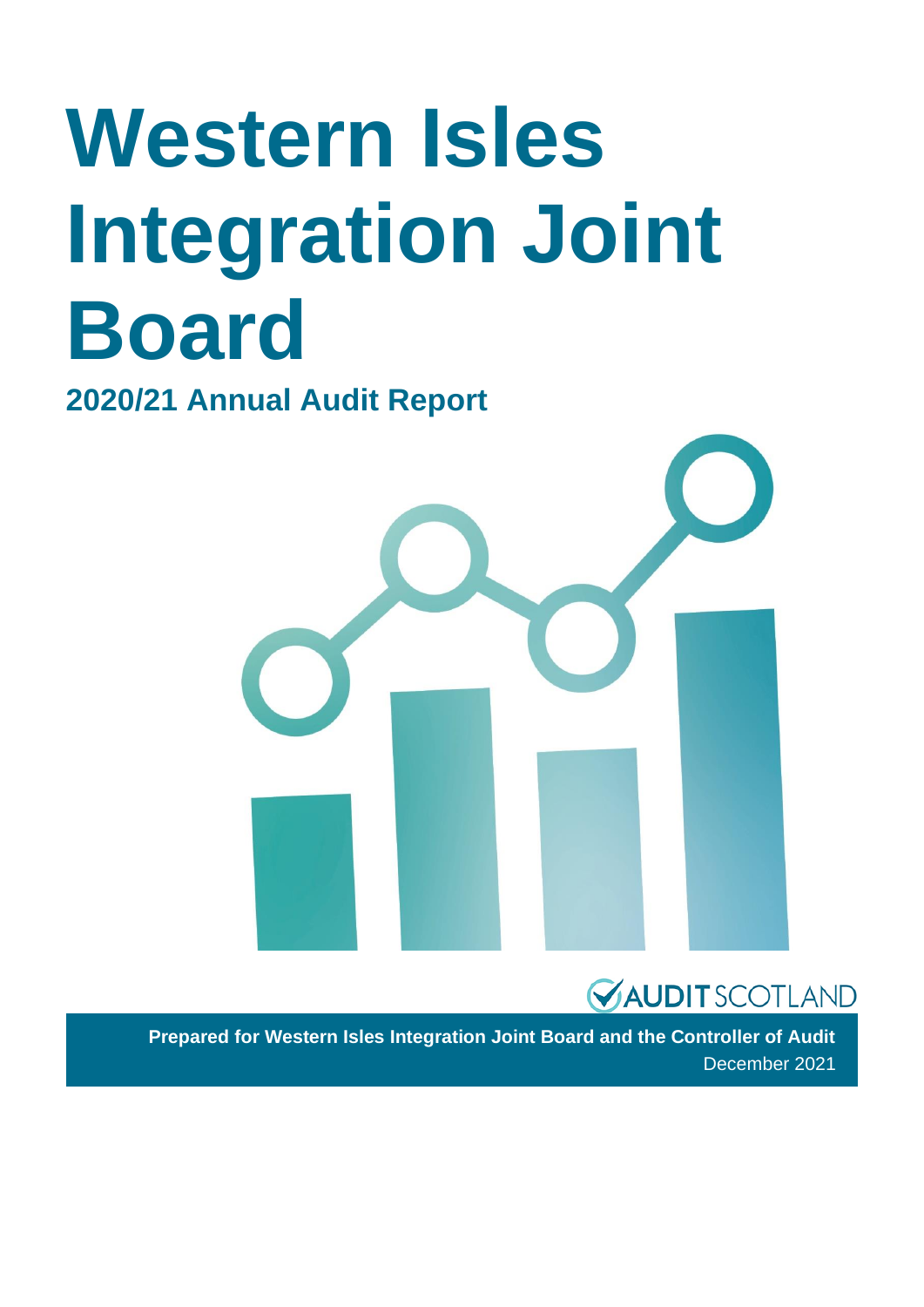### **Contents**

| Key messages                                | 3  |
|---------------------------------------------|----|
| Introduction                                | 4  |
| 1. Audit of 2020/21 annual accounts         | 6  |
| 2. Financial management and sustainability  | 9  |
| 3. Governance, transparency, and Best Value | 14 |
| <b>Appendix 1</b>                           | 21 |
| <b>Appendix 2</b>                           | 26 |
| <b>Appendix 3</b>                           | 30 |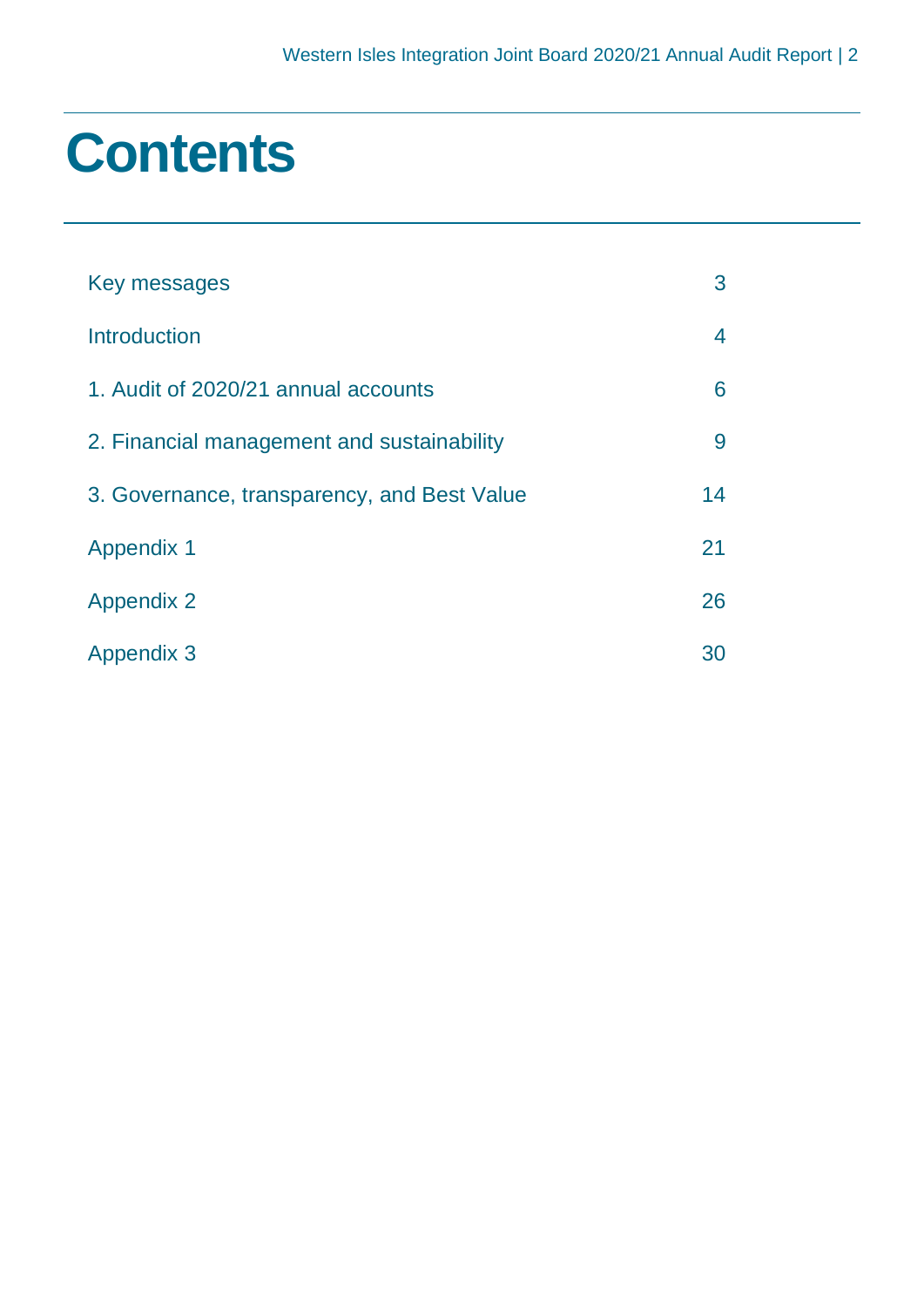### <span id="page-2-0"></span>**Key messages**

#### **2020/21 annual report and accounts**

- **1** Our audit opinions on the annual accounts are unmodified.
- **2** Limited progress was made on prior year recommendations as the IJB prioritised Covid-19 recovery

#### **Financial management and sustainability**

- **3** A planned budget deficit of £3 million was to be met from savings and reserves, but in-year budget increases for Covid-19, unspent funding, and staff vacancies meant that the IJB underspent by £3.9 million in 2020/21
- **4** £1.8 million of unspent Covid and other funding has been added to IJB reserves
- **5** Only 25 per cent of achieved savings are recurrent and next year's budget deficit is £3.8 million, which is yet to be met through planned savings
- **6** Medium-term financial plans project a cumulative £6.6 million deficit by 2023/24, if recurring savings are not identified

#### **Governance, Transparency and Best Value**

- **7** The IJB needs to publish a three-year Strategic Plan to set out objectives and how services will be delivered.
- **8** The last best value self-assessment was carried out in 2019
- **9** An integrated workforce plan is not expected to be completed by March 2022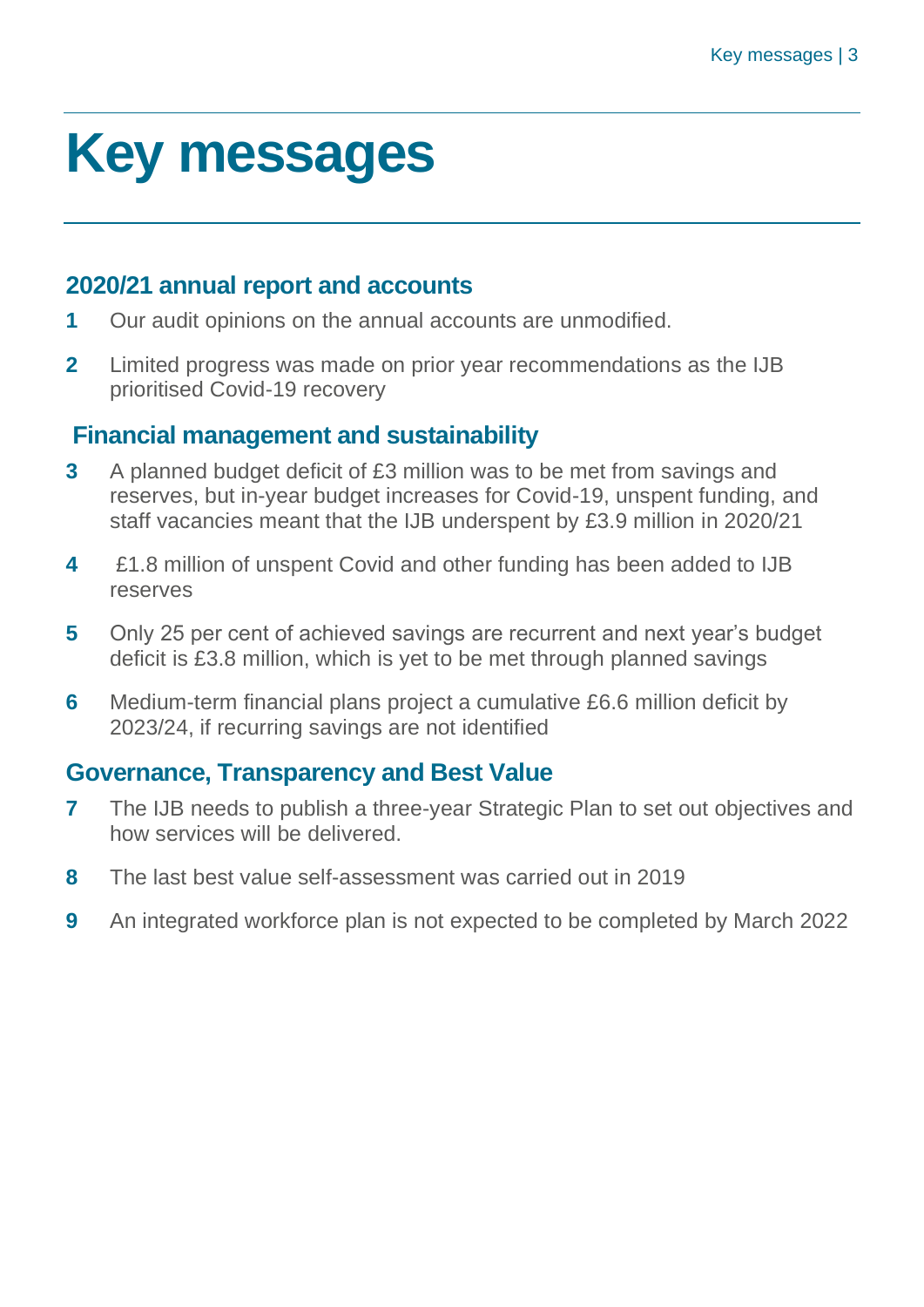### <span id="page-3-0"></span>**Introduction**

**1.** This report summarises the findings from our 2020/21 audit of Western Isles Integration Joint Board (the IJB).

**2.** The scope of our audit was set out in our Annual Audit Plan presented to the Audit Committee meeting on 27 April 2021. This report comprises the findings from:

- an audit of the Western Isles IJB's 2020/21 annual accounts
- consideration of the four audit dimensions that frame the wider scope of public audit set out in the [Code of Audit Practice 2016.](http://www.audit-scotland.gov.uk/report/code-of-audit-practice-2016)

**3.** The global coronavirus pandemic has had a considerable impact on the IJB and its partner bodies during 2020/21. The ways in which services were delivered were impacted. Additional funding was received from both parent bodies to meet additional costs of service delivery during the year, and unspent Covid funding will be utilised in 2021/22 to support transformational change.

#### **Adding value through the audit**

**4.** We add value to the IJB, through audit, by:

- identifying and providing insight on significant risks, and making clear and relevant recommendations
- sharing intelligence and good practice through our national reports [\(Appendix 3\)](#page-29-0) and good practice guides
- providing clear and focused conclusions on the appropriateness, effectiveness and impact of corporate governance, performance management arrangements and financial sustainability.

#### **Responsibilities and reporting**

**5.** The IJB has primary responsibility for ensuring the proper financial stewardship of public funds. This includes preparing annual accounts that are in accordance with proper accounting practices. The IJB is also responsible for compliance with legislation, and putting arrangements in place for governance, propriety and regularity that enable it to successfully deliver its objectives.

**6.** Our responsibilities, as independent auditor appointed by the Accounts Commission, are established by the Local Government (Scotland) Act 1973, the Code of Audit Practice and supplementary guidance, and International Standards on Auditing in the UK. As public sector auditors, we give independent opinions on the annual accounts. Additionally, we conclude on the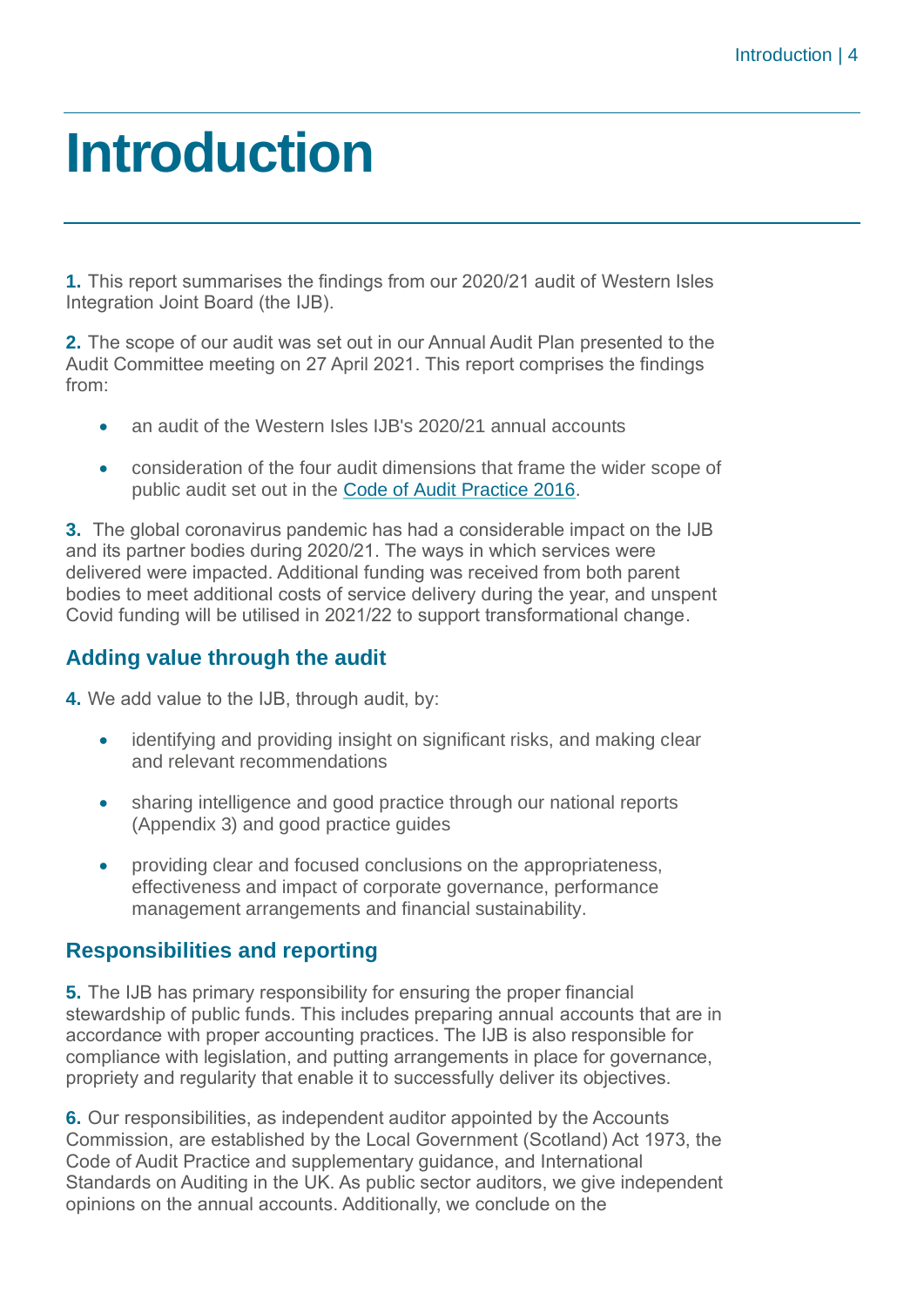appropriateness and effectiveness of the performance management arrangements, the suitability and effectiveness of corporate governance arrangements, and the financial position and arrangements for securing financial sustainability. Further details of the respective responsibilities of management and the auditor can be found in the Code of Audit Practice and supplementary quidance.

**7.** This report raises matters from our audit. Weaknesses or risks identified are only those which have come to our attention during our normal audit work and may not be all that exist. Communicating these does not absolve management from its responsibility to address the issues we raise and to maintain adequate systems of control.

**8.** Our Annual Audit Report contains an agreed action plan at [Appendix 1.](#page-20-0) It sets out specific recommendations, responsible officers, and dates for implementation. It also includes outstanding actions from last year and progress against these.

#### **Auditor Independence**

**9.** Auditors appointed by the Accounts Commission or Auditor General must comply with the Code of Audit Practice and relevant supporting guidance. When auditing the financial statements, auditors must comply with professional standards issued by the Financial Reporting Council and those of the professional accountancy bodies.

**10.** We can confirm that we comply with the Financial Reporting Council's Ethical Standard. We can also confirm that we have not undertaken any nonaudit related services and therefore the 2020/21 audit fee of £27,330, as set out in our Annual Audit Plan, remains unchanged. We are not aware of any relationships that could compromise our objectivity and independence.

**11.** This report is addressed to both the IJB and the Controller of Audit and will be published on Audit Scotland's website [www.audit-scotland.gov.uk](http://www.audit-scotland.gov.uk/) in due course. We would like to thank all management and staff who have been involved in our work for their co-operation and assistance during the audit.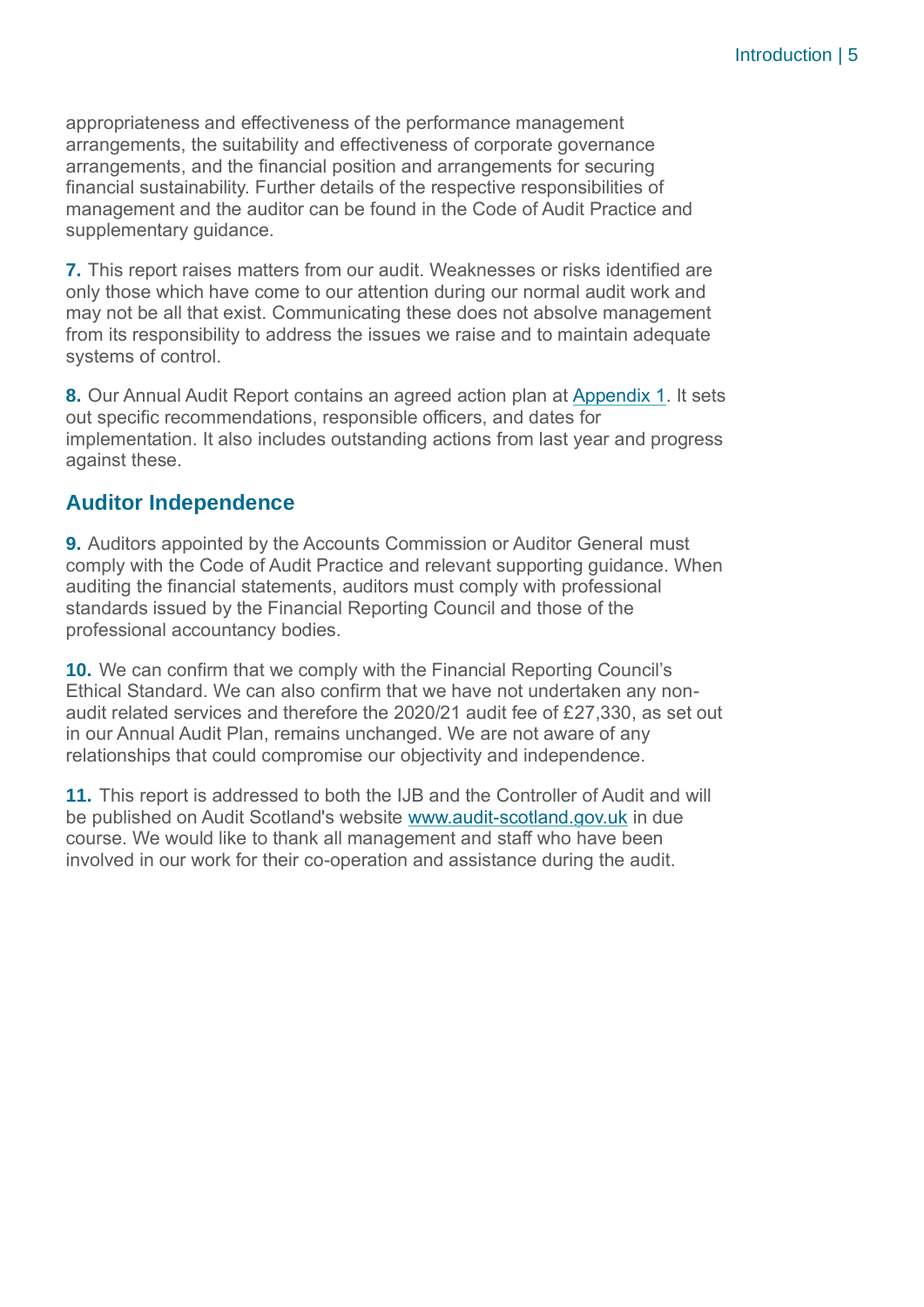## <span id="page-5-0"></span>**1. Audit of 2020/21 annual accounts**

The principal means of accounting for the stewardship of the resources and performance

#### **Main judgements**

Our audit opinions on the annual accounts of the IJB are unmodified.

Limited progress was made on prior year recommendations as the IJB prioritised Covid-19 recovery

#### **Our audit opinions on the annual accounts are unmodified**

**12.** The annual accounts for the year ended 31 March 2021 were approved by the IJB on 16 December 2021. As reported in the independent auditor's report:

- the financial statements give a true and fair view and were properly prepared in accordance with the financial reporting framework
- the audited part of the Remuneration Report, Management Commentary, and Annual Governance Statement were all consistent with the financial statements and properly prepared in accordance with proper accounting practices.

#### **Audit completion was delayed by the Covid-19 pandemic**

**13.** The unaudited annual accounts were received in line with our agreed audit timetable on 14 June 2021.

**14.** The audit process continues to be affected by Covid-19, with resource pressures and increased time required to complete the audit. This includes our work on the financial systems in the partner audits of NHS Western Isles and Comhairle nan Eilean Siar and resulted in the audit being extended into December 2021.

#### **Overall materiality is £0.79 million**

**15.** We apply the concept of materiality in both planning and performing the audit and in evaluating the effect of any identified misstatements on the audit. We identify a benchmark on which to base overall materiality such as gross expenditure and apply what we judge to be the most appropriate percentage level for calculating materiality values.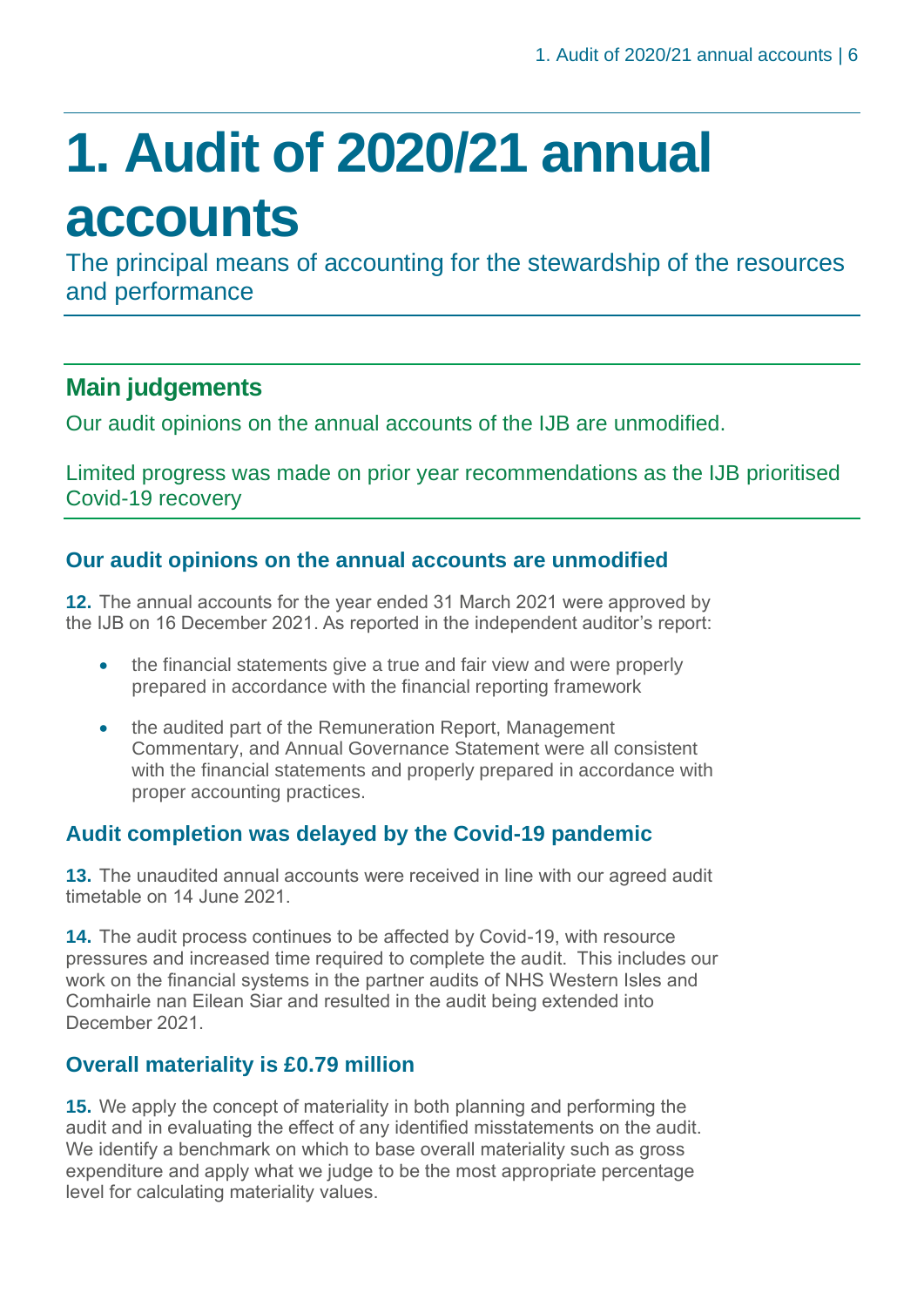**16.** The determination of materiality is based on professional judgement and is informed by our understanding of the entity and what users are likely to be most concerned about in the financial statements. In assessing performance materiality, we have considered factors such as our findings from previous audits, any changes in business processes and the entity's control environment including fraud risks.

**17.** Our initial assessment of materiality was carried out during the planning phase of the audit. This was reviewed and revised on receipt of the unaudited annual accounts and is summarised in [Exhibit 1.](#page-6-0)

#### <span id="page-6-0"></span>**Exhibit 1 Materiality values**

| <b>Materiality level</b> | <b>Amount</b> |
|--------------------------|---------------|
| Overall materiality      | £0.79 million |
| Performance materiality  | £0.45 million |
| Reporting threshold      | £25,000       |
|                          |               |

#### Source: Audit Scotland

#### **Appendix 2 identifies the main risks of material misstatement and our audit work to address these**

**18.** [Appendix 2](#page-25-0) provides our assessment of risks of material misstatement in the annual accounts and any wider audit dimension risks. These risks influence our overall audit strategy, the allocation of staff resources to the audit, and indicate how the efforts of the audit team are directed. [Appendix 2](#page-25-0) also identifies the work we undertook to address these risks and our conclusions from this work.

#### **We have one significant finding to report on the annual accounts**

**19.** International Standard on Auditing (UK) 260 requires us to communicate significant findings from the audit to those charged with governance, including our view about the qualitative aspects of the IJB's accounting practices covering accounting policies, accounting estimates and financial statements disclosures. We have one significant finding on the annual accounts, and this is summarised in Exhibit 2.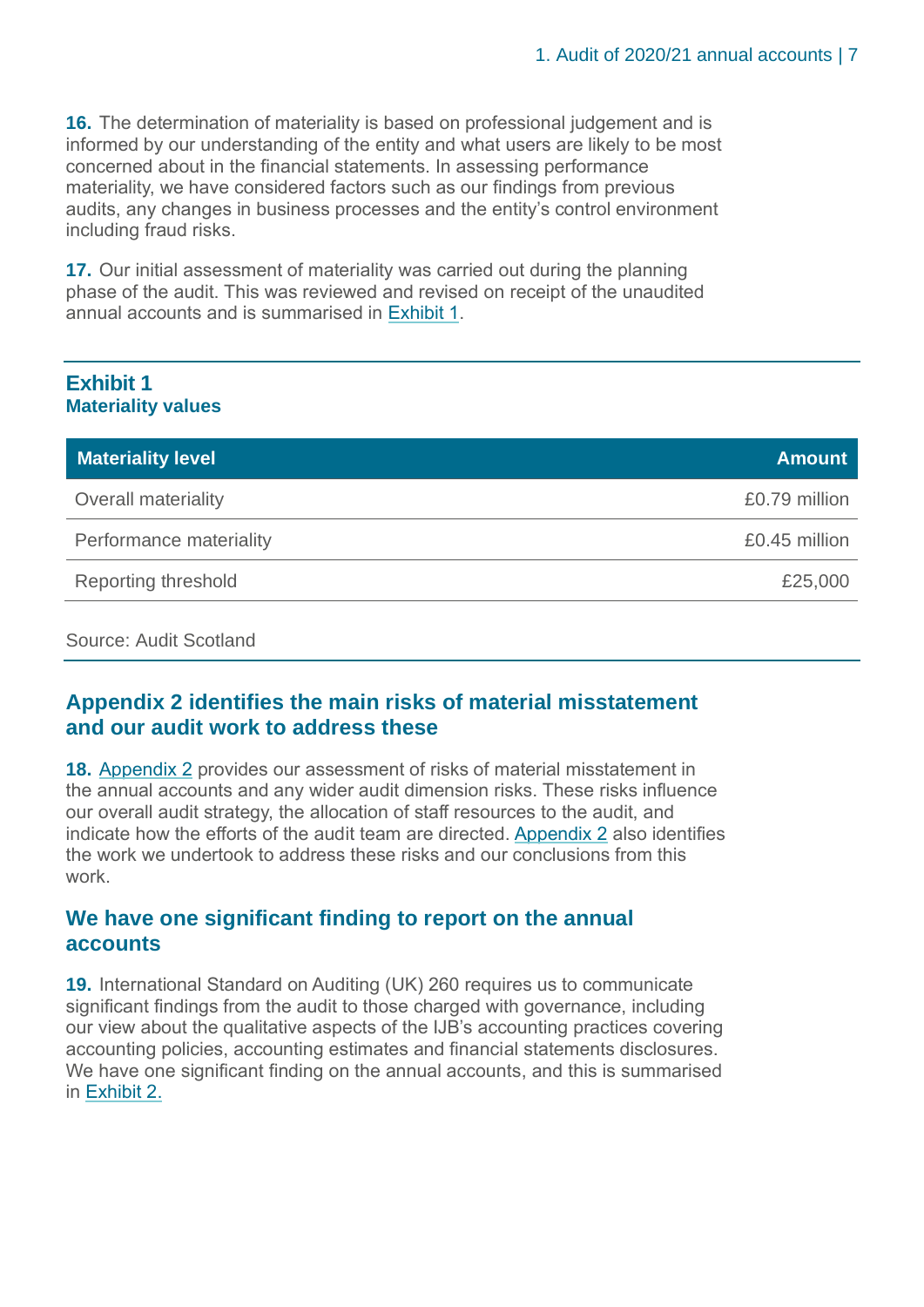#### **Exhibit 2 Significant findings from the audit of the financial statements**

#### **Issue Resolution Resolution 1. Annual Governance Statement** Regulation 5 of the Accounts Regulations requires local government bodies to publish an Annual Governance Statement in accordance with Delivering Good Governance in Local Government: Framework 2016 (the good governance framework). This framework requires the Annual Governance Statement to address how the IJB has responded to governance matters raised in the prior year statement. The audited governance statement now includes a section addressing action matters raised in our 2019/20 Annual report.

Our review of the Annual Governance Statement found that this requirement had not been fully met. taken and/or to be taken on governance

#### **Limited progress was made on prior year recommendations as the IJB prioritised Covid-19 recovery**

**20.** The IJB has made limited progress in implementing our prior year audit recommendations. Six of the nine recommendations remain outstanding with one completed. The remaining two are substantially and partially completed. For actions not yet implemented, revised responses and timescales have been agreed with management, and are set out in [Appendix 1.](#page-20-0)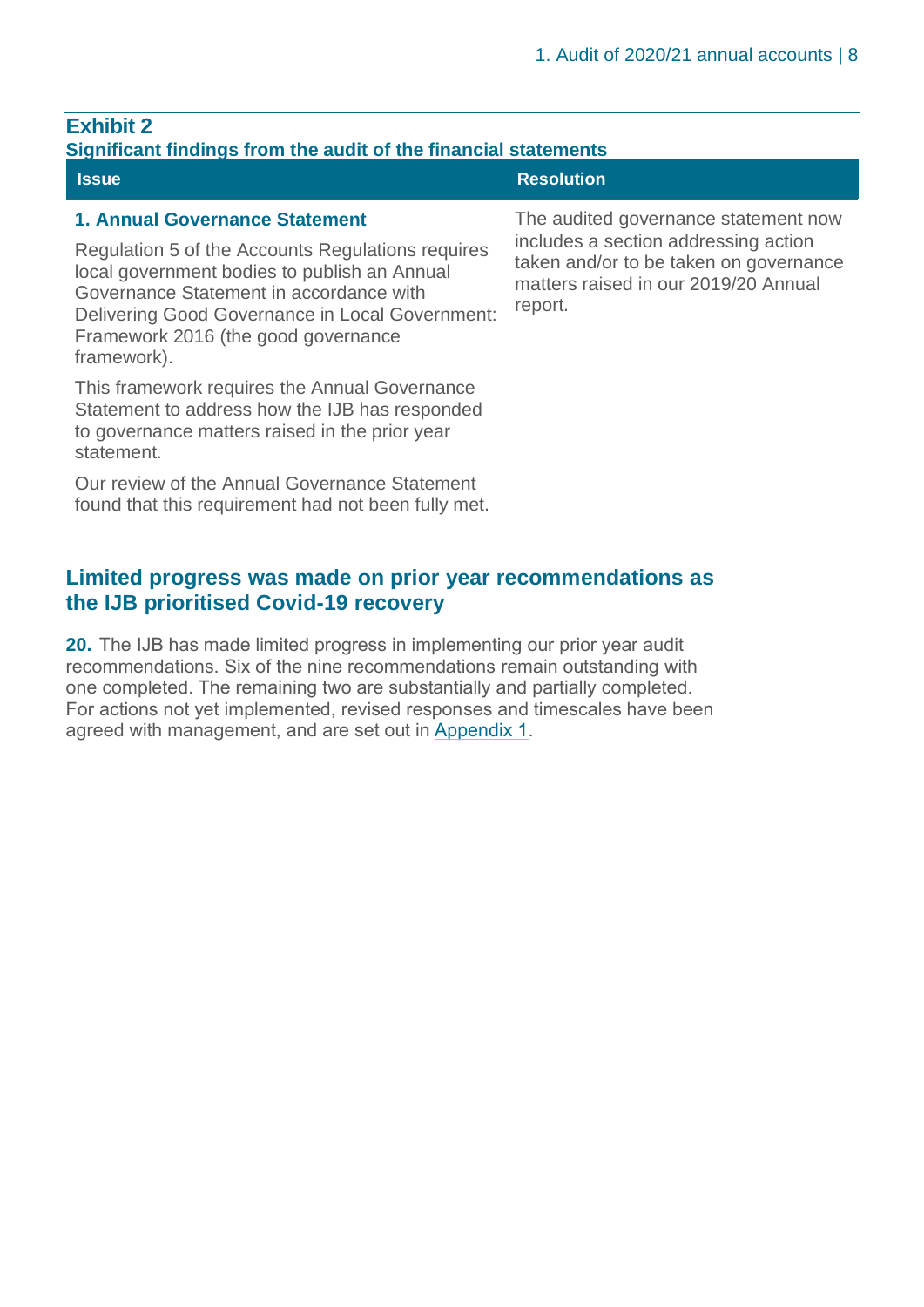## <span id="page-8-0"></span>**2. Financial management and sustainability**

Financial management is about financial capacity, sound budgetary processes and whether the control environment and internal controls are operating effectively

#### **Main judgements**

A planned budget deficit of £3 million was to be met from savings and reserves, but the IJB underspent by £3.9 million

The underspend is attributed to the late receipt of covid monies and other specific funding in February and March 2021 that could not be spent, as well as staff vacancies

£1.8 million of unspent Covid and other funding has been added to IJB reserves

Only 25 per cent of achieved savings are recurrent and next year's budget deficit is £3.8 million, which is yet to be met through planned savings

Medium-term financial plans project a cumulative £6.6 million deficit by 2023/24, if recurring savings are not identified

#### **The 2020/21 budget deficit of £3 million was to be met from savings and reserves**

**21.** The IJB approved its 2020/21 budget in March 2020.

**22.** The budget included net expenditure of £67 million, funding of £64 million from parent bodies, and a funding gap of £3 million. Plans to address this gap included savings of £2.4 million to be achieved through the financial efficiency plan and a transfer of £0.6 million from reserves.

#### **The budget increased by 9 per cent to reflect additional covid and NHS allocations**

**23.** Total funding to the IJB rose from £64 million to £70 million during 2020/21. £3.2 million of Covid-19 funding was added to the initial budget and there were significant increases to the Community Management; GMS and FHS budgets and to community nursing.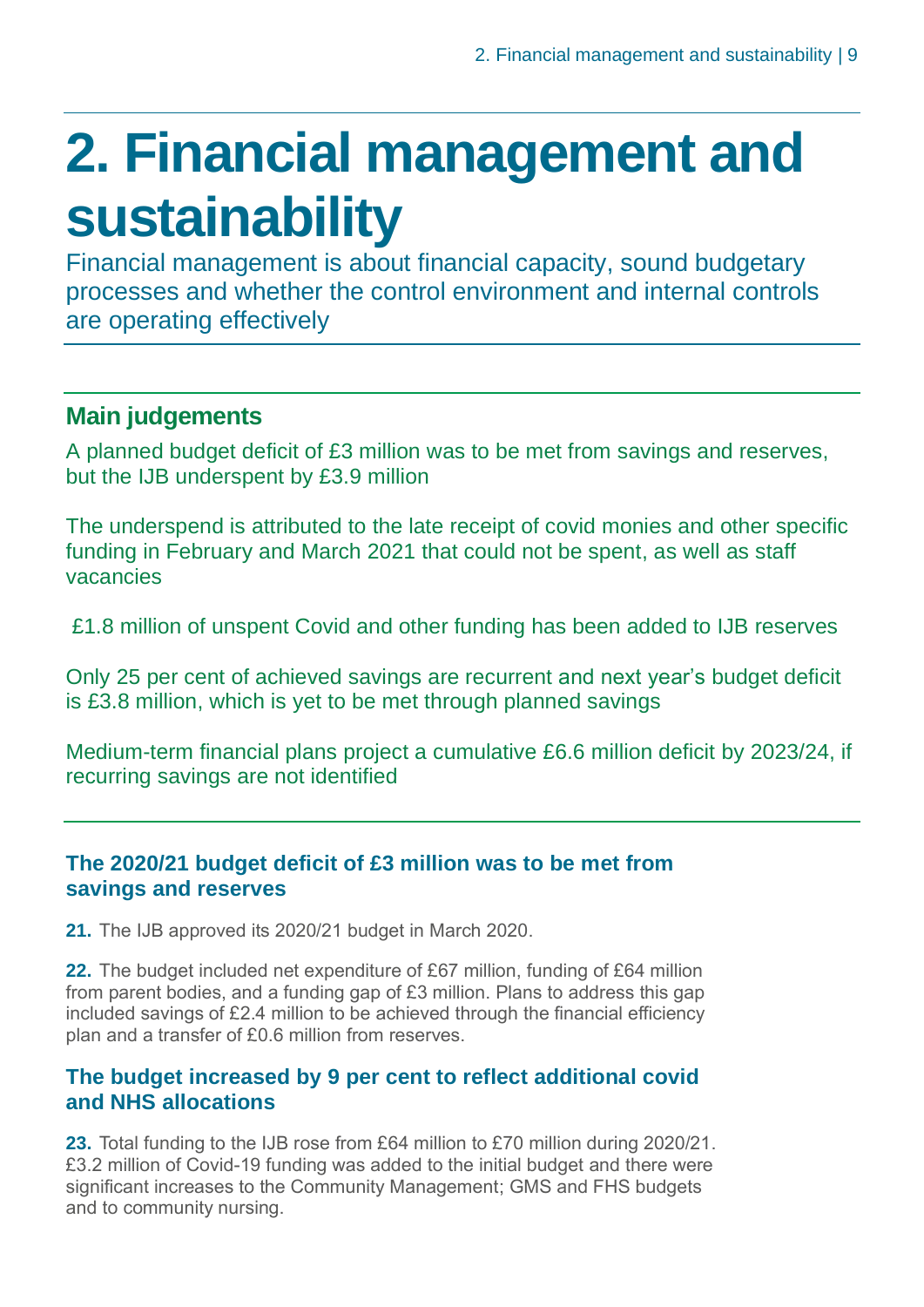#### **The IJB returned a £3.9 million underspend in 2020/21 due to unspent funding, staff vacancies, and efficiencies**

**24.** The IJB returned an underspend of £3.9 million against a budgeted breakeven position [\(Exhibit 3\).](#page-9-0) Unfilled vacancies and other service efficiencies account for £2.1 million of the underspend against the 2020/21 budget.

#### <span id="page-9-0"></span>**Exhibit 3 Performance against budget**

| <b>IJB budget summary</b>    | <b>Budget</b><br>£m | <b>Actual</b><br>£m | <b>Variance</b><br>£m |
|------------------------------|---------------------|---------------------|-----------------------|
| <b>NHS Western Isles</b>     | 48.7                | 47.5                | 1.2                   |
| Comhairle nan Eilean Siar    | 21.3                | 18.6                | 2.7                   |
| <b>Total Net Expenditure</b> | 70.0                | 66.1                | 3.9                   |

Source: WI IJB Annual Accounts 2020/21

**25.** Homecare services underspent by £0.7 million with most of this attributed to staff vacancies. At 31 March 2021, the service had 23 vacant posts from an establishment of 202, reflecting an 11 per cent vacancy rate.

**26.** £0.9 million of the underspend is due to further vacancies in Nursing. This includes Community Nursing (£0.2 million), Dental Services (£0.3 million), Acute Nursing (£0.2 million) and Mental Health (£0.2 million). At 31 March 2021 Acute Nursing had 20 vacancies (15 per cent vacancy rate) and Mental Health Nursing had 11 vacancies (22 per cent vacancy rate).

**27.** Adult Care and Support services underspent by £0.4 million. This is attributable to the Financial Efficiency Plan and £0.2 million efficiency saving arose from reduced costs of adult mainland placements.

#### **£1.8 million of unspent Covid and other funding has been added to IJB reserves**

**28.** Due to the late receipt of additional Covid, winter pressure, and other specific funding that could not be spent in the year, £1.8 million was transferred to the IJB reserves. These monies are classed as either earmarked or are specific reserves for projects to be undertaken in 2021/22 and beyond. These reserves are identified to support transformational change in service delivery as the Board emerges from the pandemic.

**29.** Digital Innovation and Infrastructure reserves of £2.3m carried forward from 2019/20 have not been spent in 2020/21.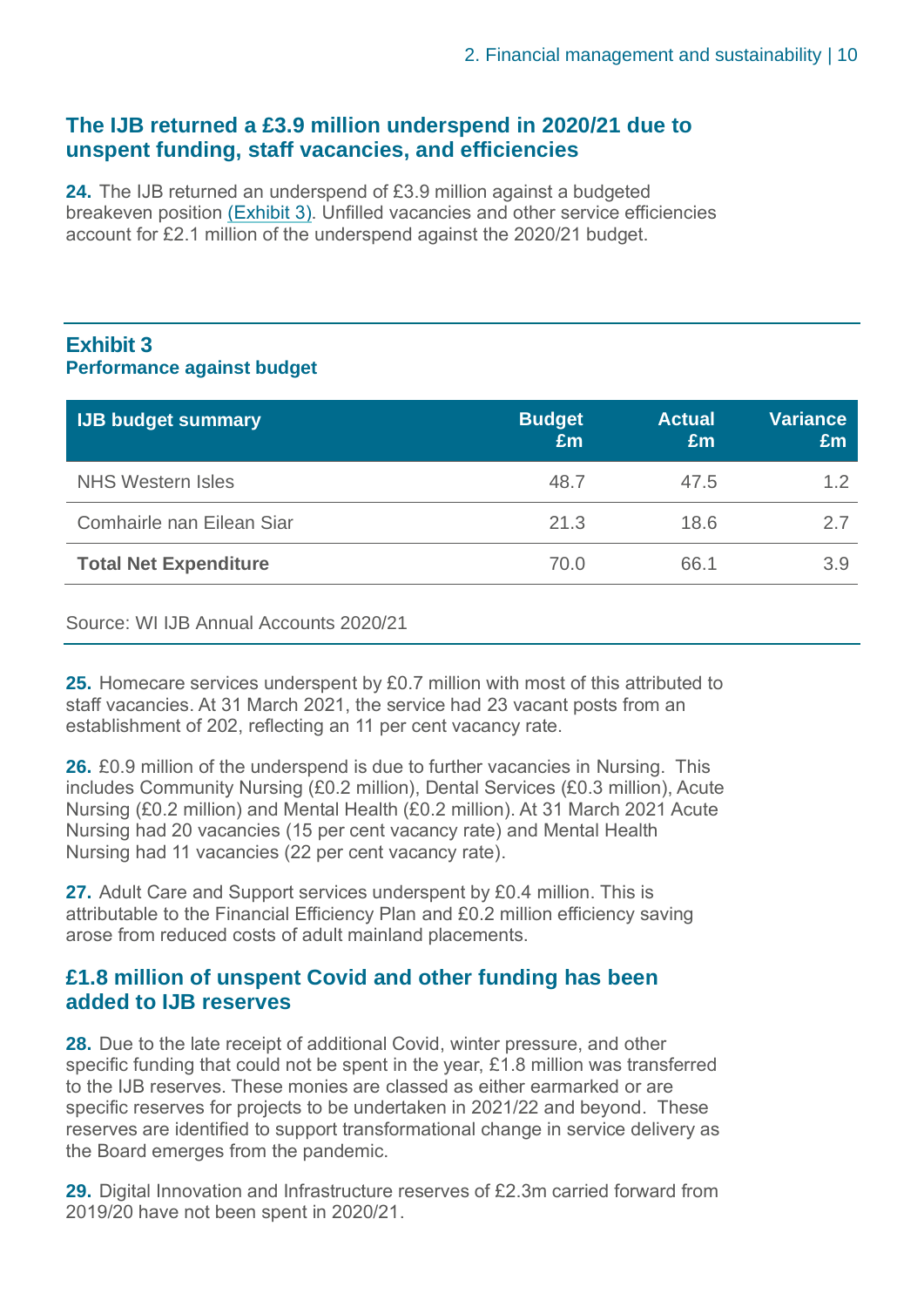**30.** General reserves that are available to support future budgets increased by £0.9 million to £1.5 million.

#### **The IJB spent £2.4 million on Covid-19 in 2020/21**

**31.** The IJB received £3.2 million of Covid and winter pressure related funding in 2020/21. £2.2 million was for Comhairle delegated functions and £1.0 million for NHS services.

**32.** Covid related expenditure in the year amounted to £2.4 million with the remaining £0.8 million held as earmarked reserves at year end.

**33.** The single largest cost of the pandemic to the IJB was in employing temporary staff. This accounted for an additional £0.7 million expenditure. £0.3 million was spent on costs incurred by external social care providers. Increased FHS prescribing costs and community hubs each accounted for a further £0.3 million and local PPE costs incurred, prior to the hub system, were £0.2 million.

#### **£2.5 million was saved through the Financial Efficiency Plan**

**34.** The IJB slightly exceeded its target of financial efficiency plan savings. Some planned savings were not achieved, but these were matched by higher than anticipated savings in other areas.

**35.** Healthcare achieved a saving of £1.2 million against planned savings of £0.7 million with £0.3 million of this in dental services, where savings were achieved through unfilled vacancies due to reduced service provision during the pandemic, and reduced material costs.

**36.** Care services achieved £1.3 million of the £1.7 million planned savings. The £0.4 million shortfall due to off-island placement savings not being achieved.

**37.** Several proposals included in the plan to deliver savings have not been progressed. Six of the Local Authority planned actions failed to make the savings that were planned, and this was attributed to the pandemic. Resources were prioritised towards maintaining service delivery and away from implementing these savings plans.

**38.** Almost £0.1 million of savings to be achieved through a Primary Care Out of Hours review are also now considered unrealistic.

#### **Only £0.6 million (25 per cent) of the financial efficiency plan savings are recurrent**

**39.** Only £0.6 million of recurring savings were achieved in 2020/21. These were principally achieved through a reduction in costs associated with off-island placement (£0.1 million), a review of Physiotherapy establishment (£0.1 million) and plans to maximise residential care cost recovery (£0.1million).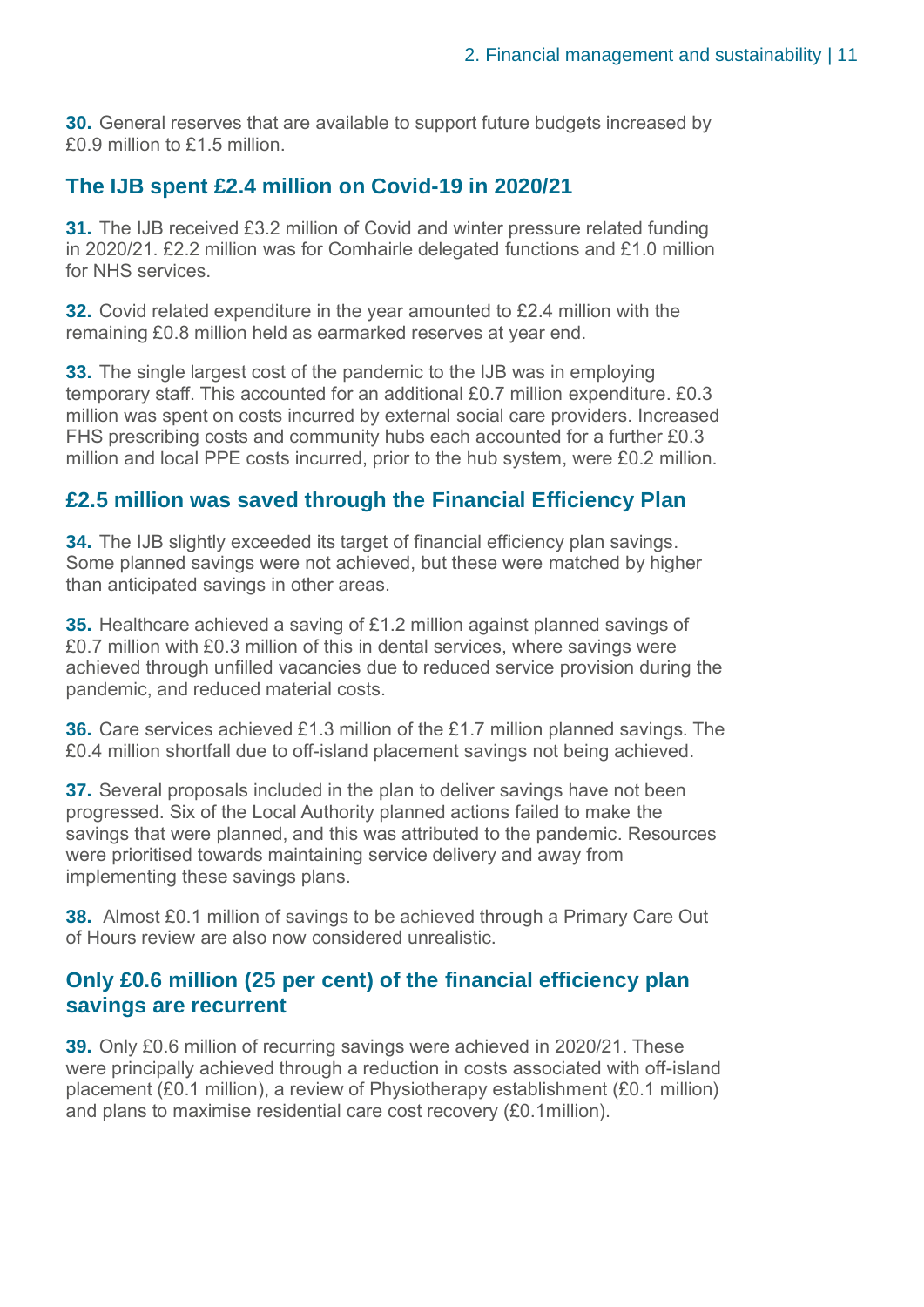#### **The 2021/22 budget has a £3.8 million deficit to be met from savings and additional social care funding**

**40.** The 2021/22 budget was approved in March 2021. The budget includes funding of £65 million, planned expenditure of £69 million, and a deficit of £4 million. This deficit is expected to be met through £3.1 million of FEP savings and £0.7 million of social care funding. The majority of the savings are nonrecurrent (£2.4 million)

**41.** The 2021/22 budget assumed that covid related costs will again be fully funded.

#### **Financial management is effective**

**42.** Budget monitoring reports were submitted to meetings of the IJB in September and December 2020, and February 2021 (to month 9). The outturn to date and forecast year-end outturn position were made clear within each report.

**43.** The content of the budget monitoring reports was updated to reflect the financial impact of Covid19. An additional Covid funding and expenditure section highlighted additional income received and expenditure incurred as a result of Covid19. This assisted board members understanding of how Covid19 impacted on the overall financial position of the IJB.

**44.** Monitoring reports during the year showed an overspend against budget, but that a break-even position would be achieved by use of reserves and contingencies. The year-end outturn was an underspend of £3.9 million, reflecting the late receipt of covid monies and other specific funding in February and March 2021 that could not be spent.

#### **The IJB has a medium-term financial plan that projects a £6.6 million cumulative deficit by 2023/24**

**45.** The IJB approves its medium-term financial plan as part of the budget setting process each year. In March 2021, the medium-term financial plan projected a cumulative deficit of £6.6 million by 2023/24 in the absence of recurring savings or increased funding.

**46.** In the past four years, IJB funding from the NHS has been uplifted to reflect the effects of inflation, but a flat cash settlement for social care has resulted in an underlying £2.1 million deficit, which contributes to the overall projected deficit. This reflects the cuts to Council and increases to NHS Boards' funding from Scottish Government in real terms over this period.

#### **Partner bodies have sound systems of internal control**

**47.** The IJB does not have its own financial systems and instead relies on partner bodies' financial systems.

**48.** As part of our audit approach, we sought assurances from the external auditors of NHS Western Isles and Comhairle nan Eilean Siar on the controls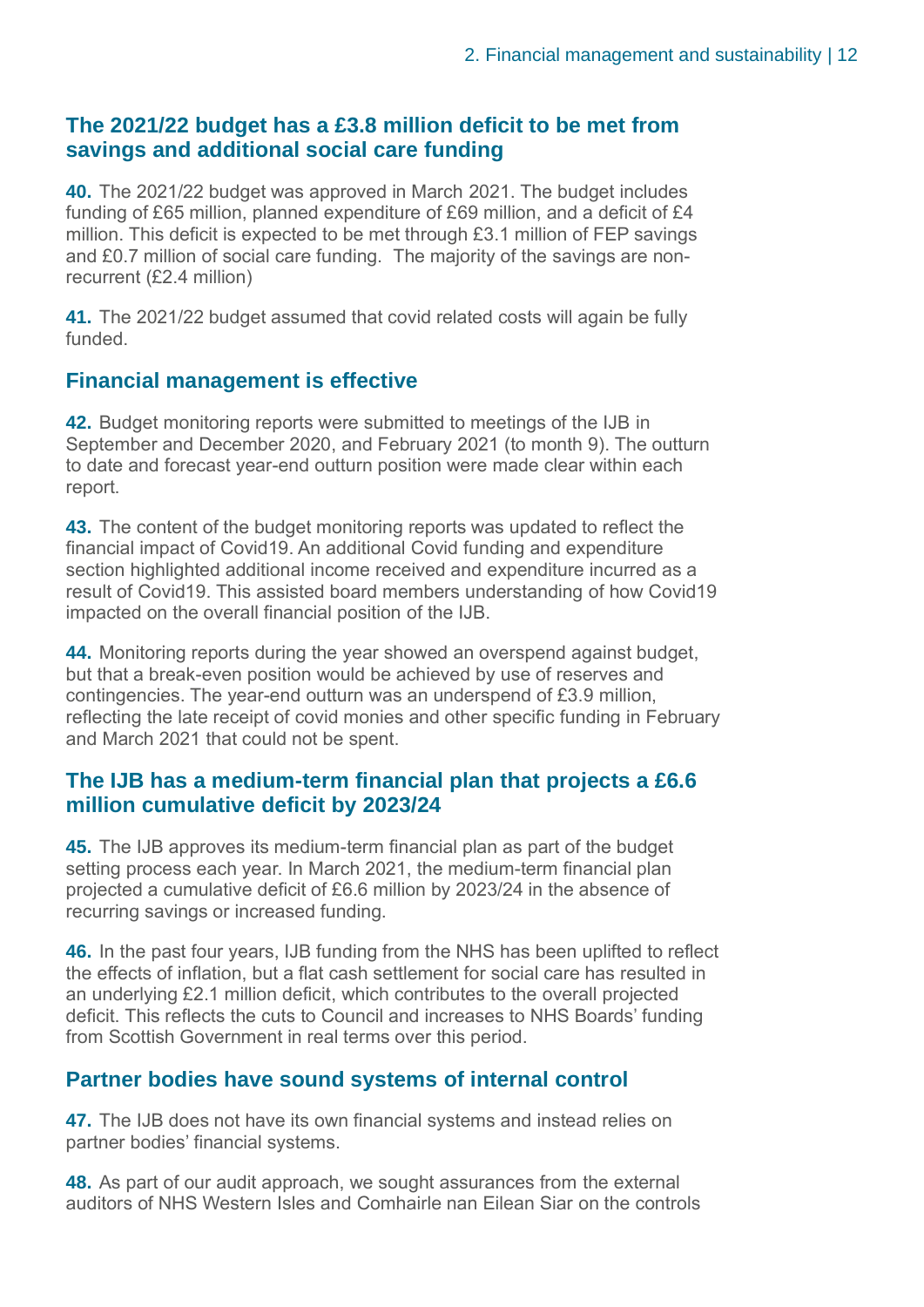within the financial systems operated on behalf of the IJB and over the transactions and balances with the IJB. Internal weaknesses were identified within the NHS payroll system and the service auditor amended the audit approach to obtain sufficient assurances over NHS transactions. We have no issues to bring to your attention.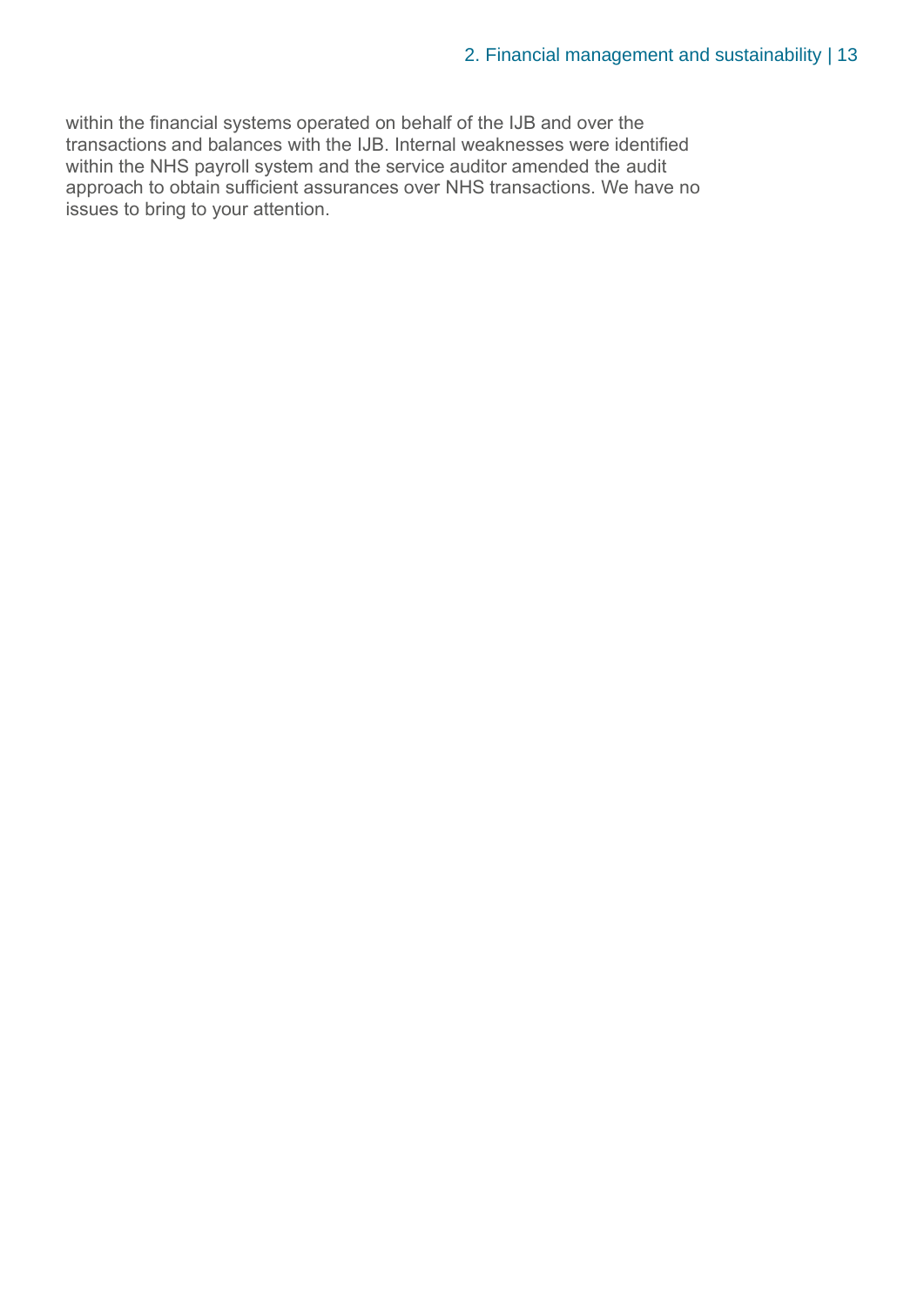### <span id="page-13-0"></span>**3. Governance, transparency, and Best Value**

The effectiveness of scrutiny and oversight and transparent reporting of information. Using resources effectively and continually improving services.

#### **Main judgements**

There was no Chief Officer in post until January 2021

The IJB made progress with Board appointments and publication of committee papers

The IJB needs to publish a three-year Strategic Plan to set out objectives and how services will be delivered

The last best value self-assessment was carried out in 2019

An integrated workforce plan is not expected to be completed by March 2022

The IJB has effective arrangements for monitoring performance, but it's not meeting most of its local targets despite performing well against national indicators

#### **There was no Chief Officer in post until January 2021**

**49.** The former Chief Officer left his post at the beginning of April 2020. The Chief Executives of the parent bodies were unable to agree arrangements for an interim appointment to the Chief Officer role, and the post remained vacant until January 2021.

**50.** The absence of a Chief officer for most of 2020/21 has delayed a review of the strategic plan and operational direction of the IJB.

#### **A new Chairperson was appointed in October 2020 and the appointment extended to provide stability**

**51.** Following the resignation of the former Chairperson in September 2020, a new Chair was appointed from the NHS Board.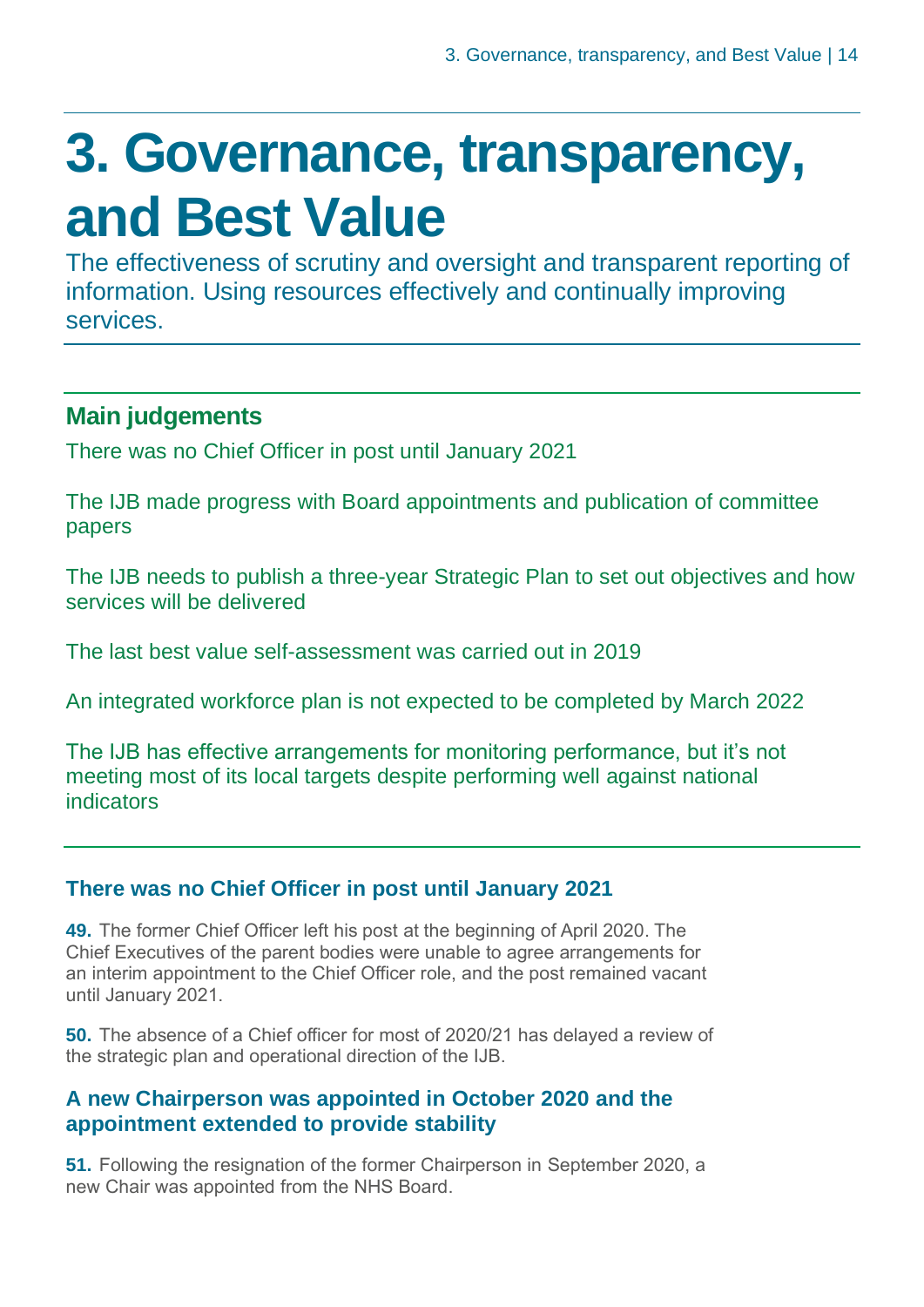**52.** The IJB Board agreed in September 2021 to suspend Standing Orders, so that the current Chair can remain in post for a maximum of an additional 12 months, rather than rotate to an appointee from the Comhairle. This will provide stability, with Local Authority elections due to take place in May 2022.

#### **Two new members have been appointed to the IJB**

**53.** In June 2020, the IJB had a significant number of Board vacancies, by June 2021, most vacancies had been filled, including the appointment of two voting members from the NHS. Only one vacancy remains to be filled by NHS Western Isles.

#### **Governance arrangements are appropriate**

**54.** Meetings of the IJB and the IJB Audit Committee continued during the pandemic through the use of video-conference technology. The IJB Board met six times during 2020/21. No other significant changes to governance arrangements were required during the pandemic.

#### **Publication of committee papers and minutes of meetings has improved**

**55.** In 2019 we reported on the absence of current IJB and IJB Audit Committee papers and minutes from the IJB website. This had improved in 2020 but Audit Committee papers were still not up to date.

**56.** Publication of papers and minutes has improved in 2021 and both the IJB Board and IJB audit Committee meetings are now published timeously.

#### **The IJB needs to publish a three-year Strategic Plan to set out objectives and how services will be delivered**

**57.** In September 2020, the IJB Board approved a draft interim Strategic Plan to carry it through until April 2021. The expectation was that a three-year strategic plan would then be published, and this was reflected in our 2019/20 Annual Report. The Board planned to have work on a Strategic plan completed by December 2021. This work is not yet underway, with delay attributed to the pandemic and the acute winter pressures that are anticipated.

**58.** In June 2021 the Chief Officer set out for members his priorities for 2021/22 including a new model for mental health care provision, a more mobile and flexible workforce, and supporting primary care.

#### **Recommendation b/f 5**

A three-year strategic plan should be published to bring together the Board's financial plans, workforce plans and service redesign priorities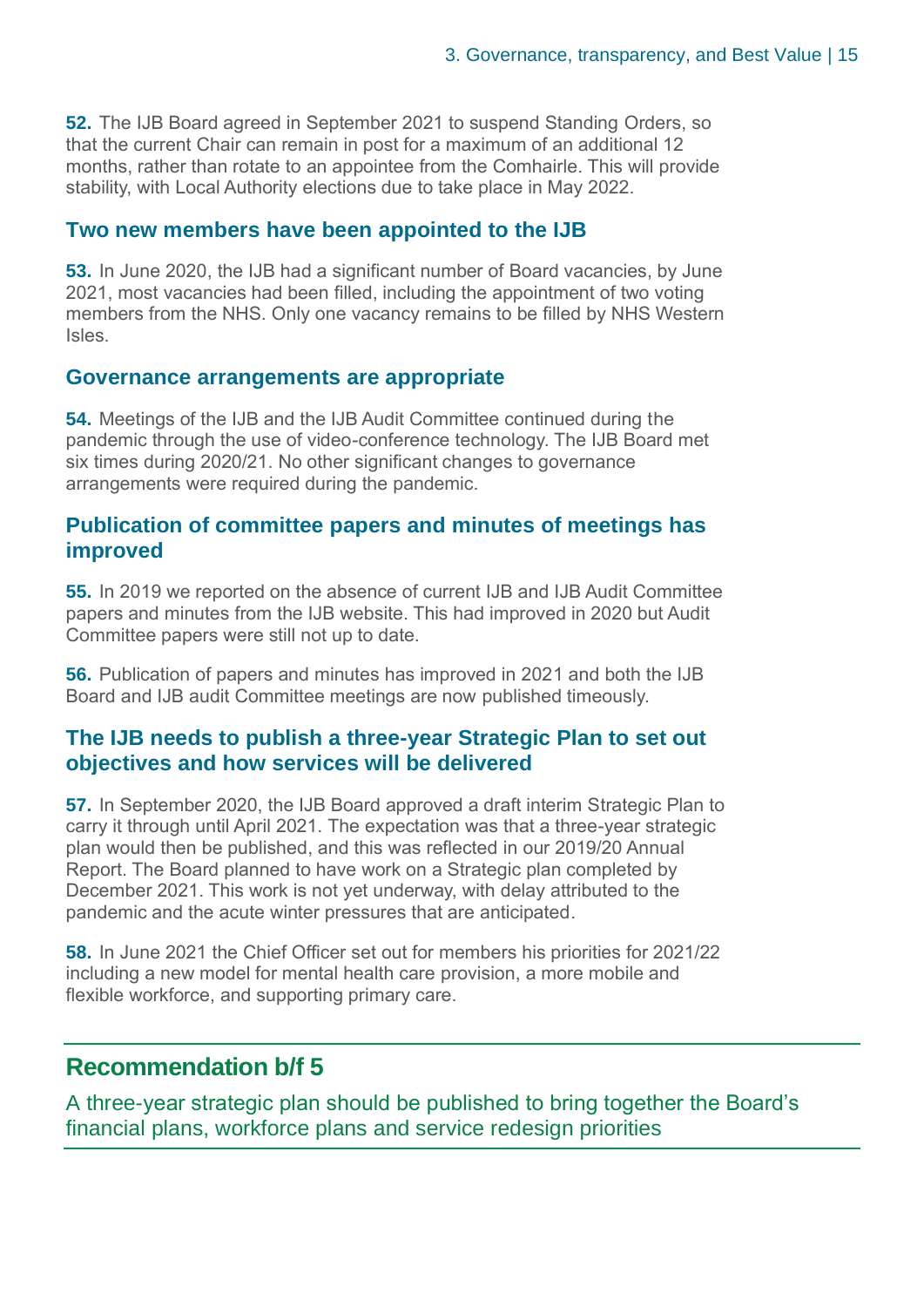#### **The last best value self-assessment was carried out in 2019**

**59.** Integration Joint Boards have a statutory duty to have arrangements to secure Best Value. To achieve this, IJBs should have effective processes for scrutinising performance, monitoring progress towards their strategic objectives and holding partners to account.

**60.** The IJB revised its best value framework in 2019 and carried out an annual Best value self-assessment. Future self-assessments were to be presented to the IJB Audit Committee on an annual basis.

**61.** In 2020, the absence of a Chief Officer meant that the annual review did not take place and the IJB planned for the in-coming Chief Officer to carry out a review by the end of 2021.

**62.** As noted in the Annual Governance statement, the 2021 review is now not expected to be completed and a planned date of review is now expected in 2022. With no assessment taking place or being scrutinised by members over a two-year period, there is an increased risk that failures to deliver best value are not being identified or rectified.

#### **Recommendation b/f 9**

A Best value self-assessment should be carried out annually.

#### **An integrated workforce plan is not expected to be completed by March 2022**

**63.** Integration Authorities were originally required to publish a three-year integrated workforce plan by March 2021. This deadline was subsequently extended to March 2022 to cover the period April 2022-March 2025. This extension recognised the impact of the pandemic on the health and care workforce, and permits workforce plans to reflect service remobilisation and redesign developments.

**64.** Western Isles IJB does not anticipate being able to complete a workforce plan by the revised deadline but anticipates that the deadline will be further extended by the Scottish Government.

**65.** Nevertheless, given the acute workforce challenges the IJB faces, through high vacancies, an ageing workforce, and increasing demand on services, workforce planning will be of vital importance to the IJB, and the integrated workforce plan should be addressed as a matter of priority.

#### **Recommendation b/f 6**

Publication of an integrated workforce plan should be a priority for the IJB to address acute workforce challenges.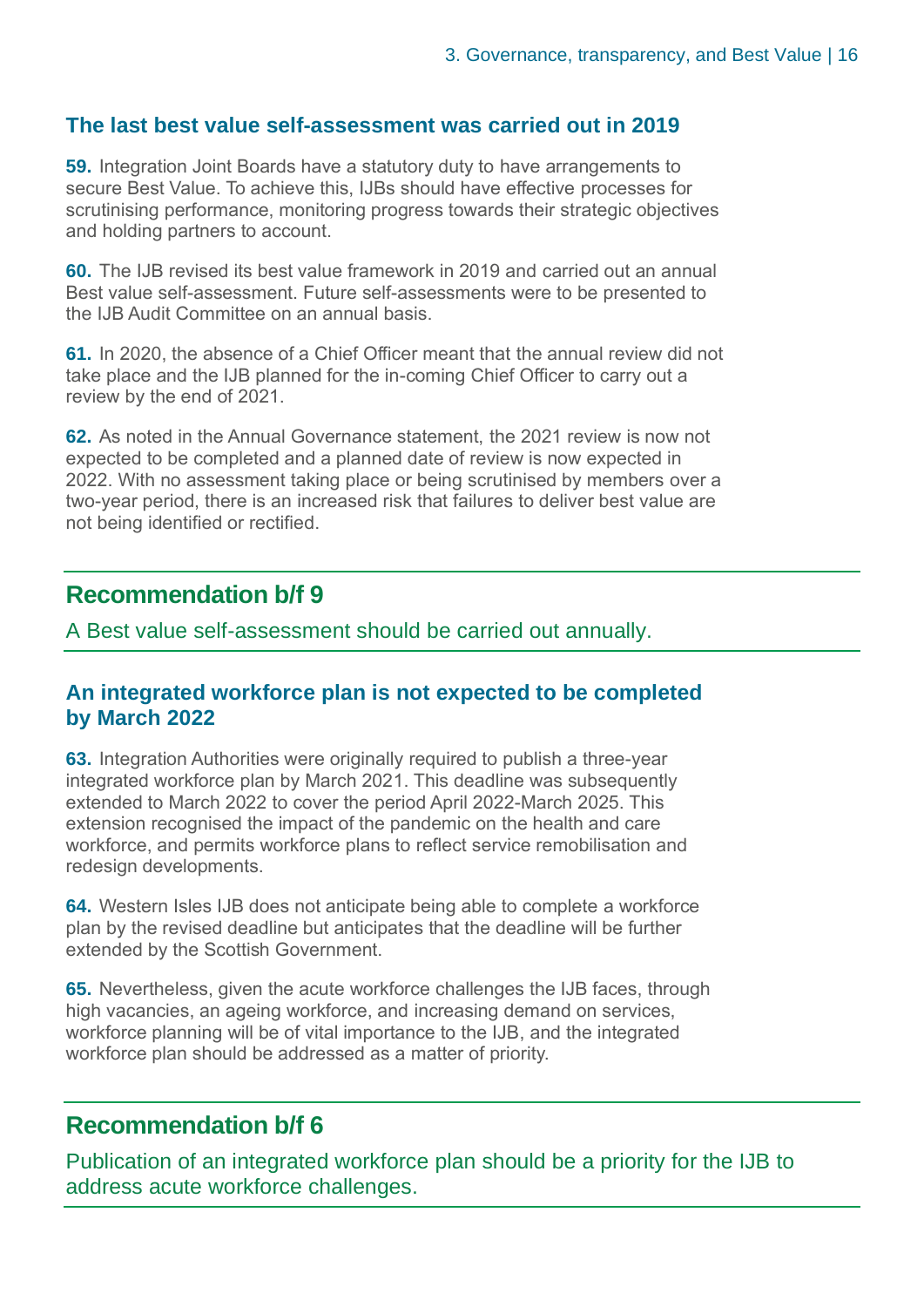#### **Response to the review of adult social care services**

**66.** An independent review of adult social care services was published in February 2021. This was requested by the Scottish Government in September 2020 with the primary aim of the review being to recommend improvements to adult social care services in Scotland. The review made a number of recommendations including the set-up of a National Care Service for Scotland that is equal to the NHS and that self-directed support must work better for people with decisions being based on their needs, rights, and preferences.

**67.** The Scottish Government's consultation was launched on 9 August 2021 and closed on 12 November 2021. The Comhairle's response to the consultation was agreed at its meeting of 8 November 2021. The response notes that greater detail on areas such as governance, accountability, localism and local decision-making financial resourcing and workforce development is required for the next stage of consultation.

#### **The IJB has effective arrangements for monitoring performance**

**68.** Performance levels are measured against a suite of key performance indicators covering areas such as A&E 4 Hour performance, unscheduled hospital bed days, and delayed discharges. In total, 9 KPI's are reported to each meeting of the Board from an online dashboard developed by the Public Health Intelligence Department of the Health Board.

#### **The IJB is not meeting most local KPI targets**

**69.** Of the 9 KPI's reported to the IJB Board in June 2021, only three were meeting target:

- A&E conversion rate
- Unscheduled hospital bed days (mental health)
- Last six months of life (%) spent in an acute setting

**70.** Six of the KPI's did not meet local targets, some missing target by a significant margin. The IJB attributes this reduction in performance to measures put in place to respond to the pandemic.

**71.** The IJB has a target to reduce emergency admissions by 3 per cent per annum. July 2021 saw 271 emergency admissions compared to a target of 194 – exceeding target by 40 per cent. The pattern of admissions follows that of its closest comparator (Highland IJB). Both saw a significant decrease from April 2020 as the country entered lockdown, but admissions have now returned to pre-pandemic levels.

**72.** The IJB has set itself a target to maintain A&E attendances at prior year levels. In July 2021 there were 577 attendances at A&E against a target of 441 – exceeding target by 136 (31 per cent). Comparison with Highland IJB shows that the attendance rates were higher than Highland pre-pandemic but since lockdown attendances have been similar and have not yet risen back to the numbers reported pre-pandemic.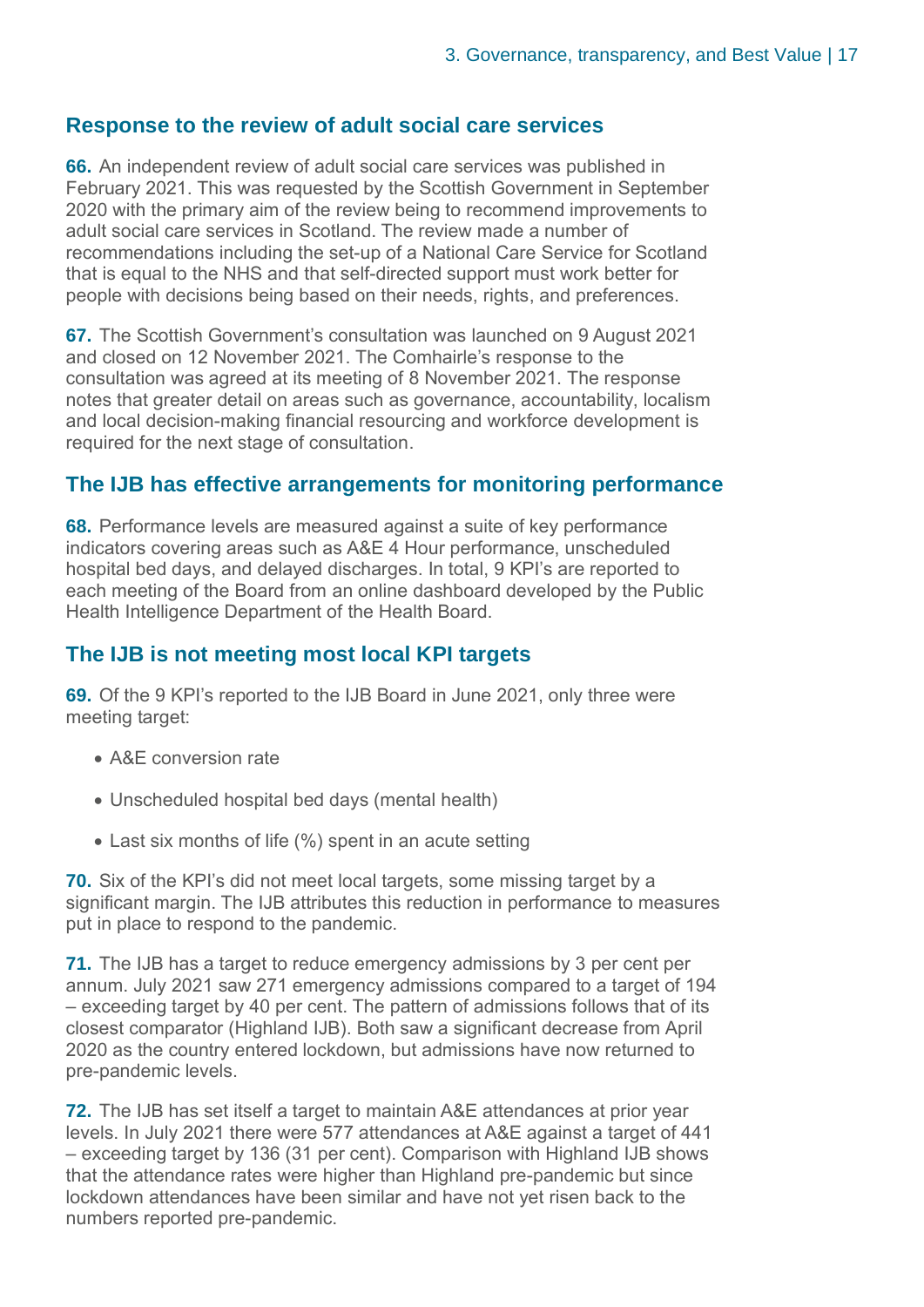#### **Delayed Discharges are now higher than pre-pandemic levels**

**73.** During the initial lockdown period delayed discharges improved with acute bed capacity being supported by the use of the respite beds in the community and care at home packages benefitting from increased input by family carers. The reduction in acute admissions also contributed to improved performance.

**74.** Across Scotland, there was a decrease of 34 per cent in the average daily number of beds occupied by people whose discharge was delayed between financial years ending 31 March 2020 and 31 March 2021. This decrease was influenced by the measures put in place to respond to Covid-19.

**75.** Within the Western Isles, the number of delayed discharges initially dropped from 443 in January 2020 to 78 in April 2020 at the beginning of lockdown but have since risen back up to 508 days in March 2021.



#### **Exhibit 4 Occupied bed days January 2020-April 2021**

Source: Delayed Discharges report by Chief Officer Health and Social Care June 2021

**76.** . The workforce challenges within the care at home service coupled with an increase in service demand are generally the main reason for delays within Western Isles Hospital.

#### **The IJB continues to perform well against national performance indicators**

The core suite of integration indictors was published by the Scottish Government in July 2021. Although these are the latest indicators, they do not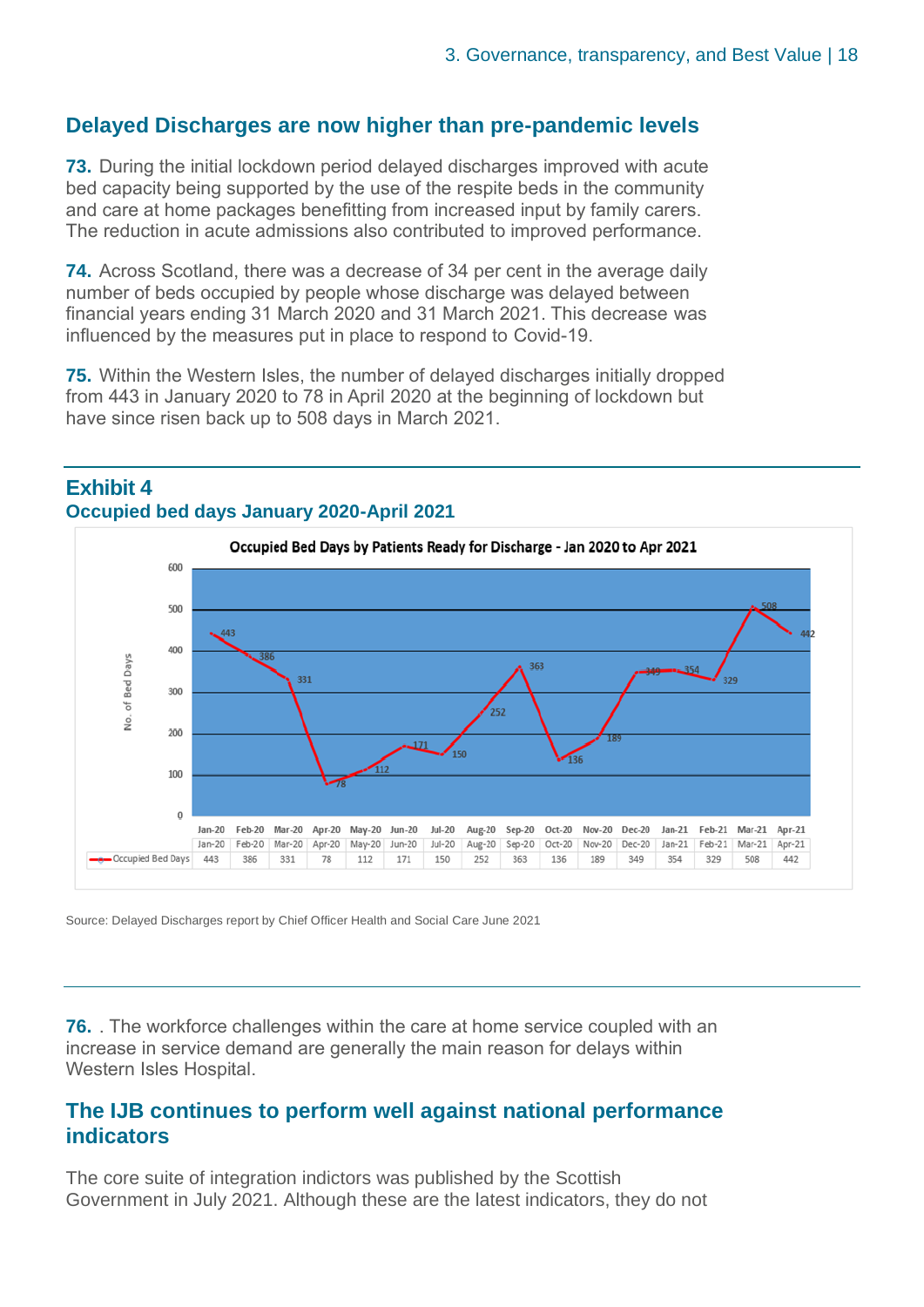all relate to 2020/21 with survey results for example relating to 2019/20. Western Isles' performance compared to the Scottish average has improved with only four indicators more than 5 per cent below average and twelve at or above average [\(Exhibit 5](bookmark://Exhibit_4/)).

#### **Exhibit 5**

**Performance against core suite of integration indicators** Comparative performance on data indicators in 2020/21



Source: IJB Performance Report September 2021

**77.** The four indicators where Western Isles are more than 5 per cent below the Scottish average are: 'Percentage of adults supported at home who agree that they had a say in how their help, care or support was provided'; 'Emergency admission rate (per 100,000 population)'; 'Falls Rate per 1,000 population aged 65+'; and 'Number of days people spend in hospital when they are ready to be discharged (per 100,000 population)'.

**78.** The IJB performed well compared to the Scottish average across nine indicators based on the Health and Care Experience survey (HACE); 7 green, 1 amber, 1 red. The IJB exceeded the Scottish average by over five per cent for indicators including 'Percentage of adults receiving any care or support who rate it as excellent or good'; 'Percentage of people with positive experience of care at their GP practice'; and 'Percentage of carers who feel supported to continue in their caring role'.

#### **An annual performance report for 2020/21 is still to be finalised**

**79.** The pandemic is expected to have had a substantial impact on performance measures, particularly for services which have been temporarily suspended, are operating at a reduced level, or have had to adapt to new ways of working.

**80.** The Public Bodies (Joint Working) (Scotland) Act 2014 requires the IJB to produce an annual performance report covering areas such as; assessing performance in relation to national health and wellbeing outcomes, financial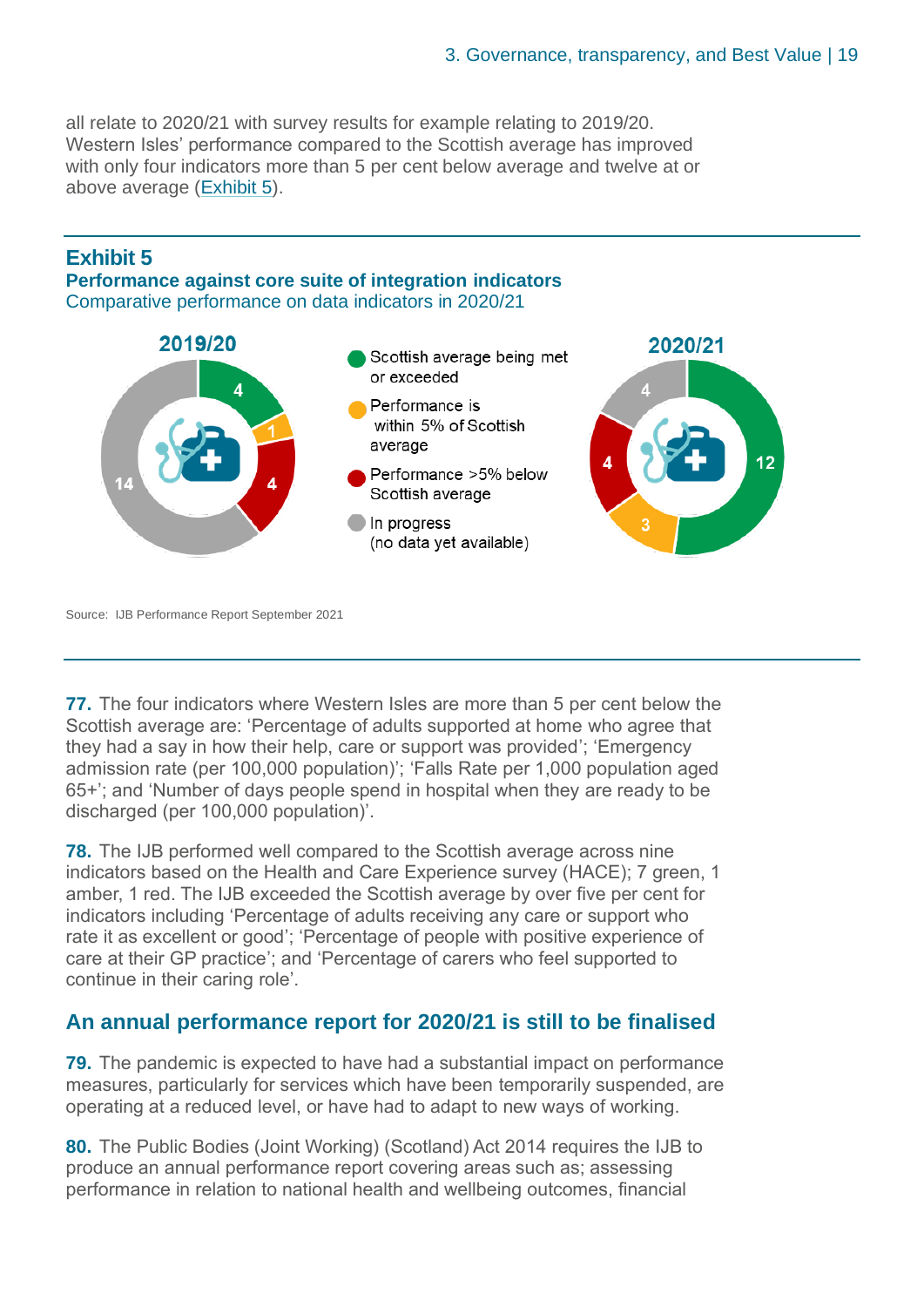performance, and best value, reporting on localities, and the inspection of services.

**81.** The annual report for 2019/20 was presented to the Board on 30 October 2020. The report for 2020/21 is still to be published.

#### **National performance audit reports**

**82.** Audit Scotland carries out a national performance audit programme on behalf of the Accounts Commission and the Auditor General for Scotland. During 2020/21 we published some reports which may be of direct interest to the IJB as outlined in [Appendix 3](#page-29-0).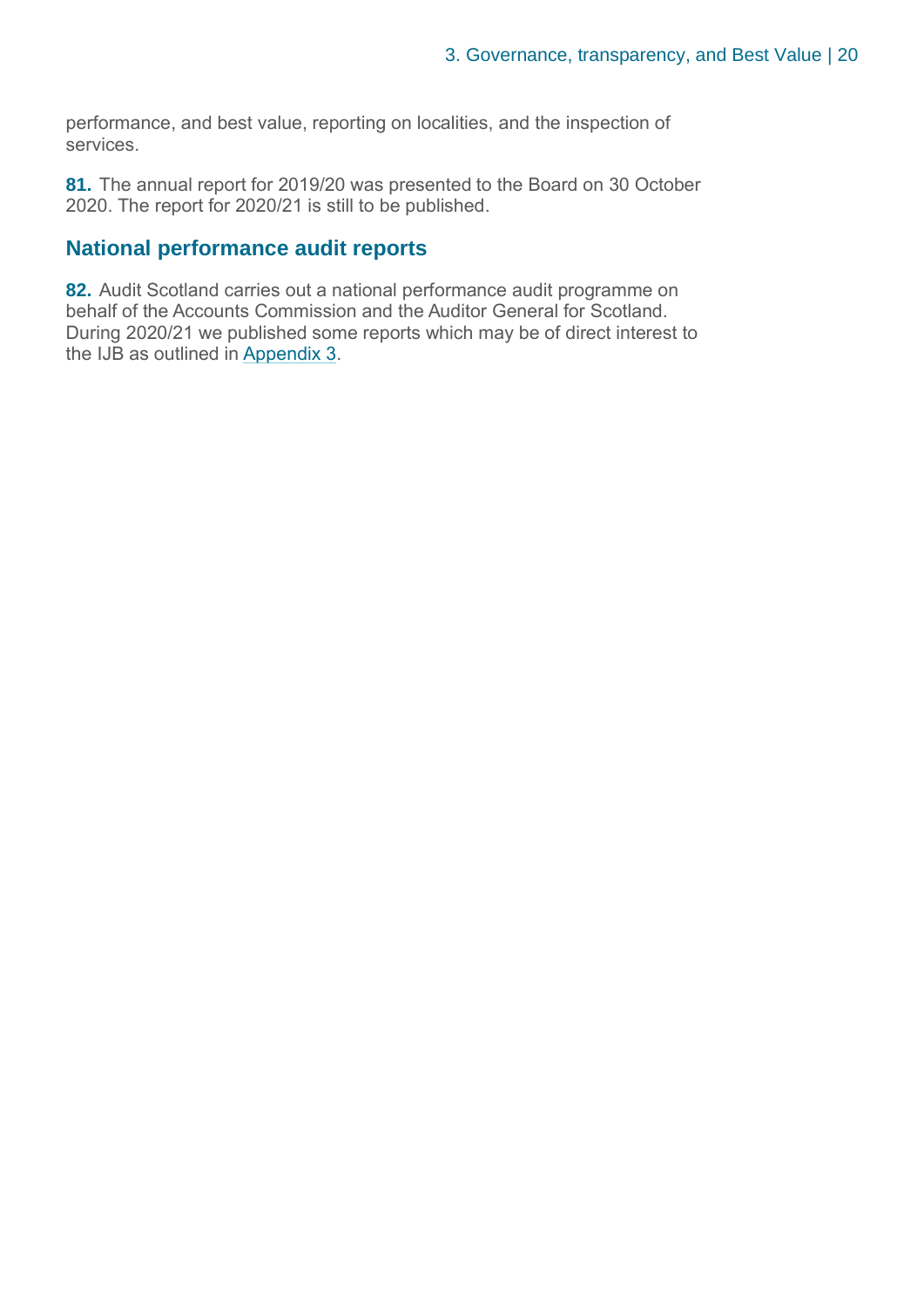### <span id="page-20-0"></span>**Appendix 1** Action plan 2020/21

#### **There are no new 2020/21 recommendations**

#### **Follow-up of prior year recommendations**

| <b>Issue/risk</b>           | <b>Recommendation</b>                                                                                                                                                                                                                | <b>Agreed management</b><br>action/timing                                                                                                                                                                                                                                                                                                    |
|-----------------------------|--------------------------------------------------------------------------------------------------------------------------------------------------------------------------------------------------------------------------------------|----------------------------------------------------------------------------------------------------------------------------------------------------------------------------------------------------------------------------------------------------------------------------------------------------------------------------------------------|
| b/f 1. Unidentified savings | In order to bridge the funding                                                                                                                                                                                                       | <b>Outstanding</b>                                                                                                                                                                                                                                                                                                                           |
|                             | gap and achieve the required<br>level of efficiency savings, the<br>IJB should develop a<br>transformational plan for the<br>redesign of services. This<br>should be developed<br>alongside the medium-term<br>financial plan and be | The Chief Officer has still to<br>formally set out<br>transformation plans for the<br>redesign of services. These<br>should be incorporated into<br>the Strategic Plan that has<br>yet to be prepared.                                                                                                                                       |
|                             | consistent with the Health                                                                                                                                                                                                           | <b>Revised Action:</b>                                                                                                                                                                                                                                                                                                                       |
|                             | <b>Board's Transformational</b><br>Plan.                                                                                                                                                                                             | As NHS will still be on<br>emergency footing until at<br>least 31 March 2022 and<br><b>Health and Social Care will</b><br>be dealing with a forecast<br>worst winter on record with<br>regards to pressures on the<br>system it is unlikely that full<br>transformational plans will be<br>drawn up before the end of<br><b>Summer 2022.</b> |
|                             |                                                                                                                                                                                                                                      | <b>Responsible officer</b>                                                                                                                                                                                                                                                                                                                   |
|                             |                                                                                                                                                                                                                                      | <b>Chief Officer</b>                                                                                                                                                                                                                                                                                                                         |
|                             |                                                                                                                                                                                                                                      | <b>Revised Date</b>                                                                                                                                                                                                                                                                                                                          |
|                             |                                                                                                                                                                                                                                      | 30 September 2022                                                                                                                                                                                                                                                                                                                            |
| b/f 2. Medium Term          | The IJB should prepare a                                                                                                                                                                                                             | <b>Outstanding</b>                                                                                                                                                                                                                                                                                                                           |
| <b>Financial Planning</b>   | revised medium-term<br>financial plan to consider<br>the financial impact of the<br><b>COVID-19 global pandemic.</b>                                                                                                                 | Budgets, and medium-term<br>plans, assume that Covid<br>related costs will be funded,<br>and these costs are therefore<br>not included in forecast<br>budgets. This is consistent                                                                                                                                                            |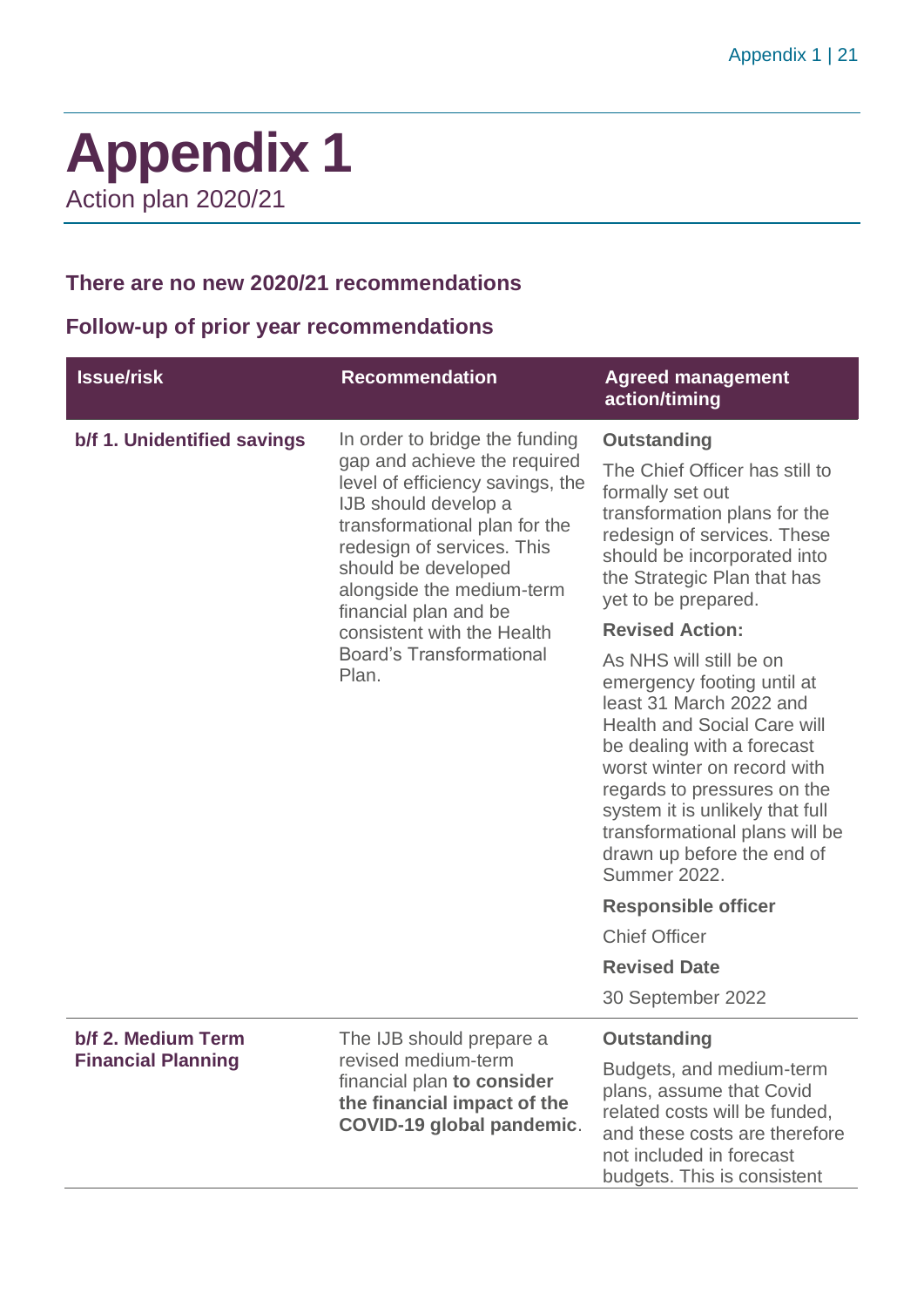| <b>Issue/risk</b>           | <b>Recommendation</b>                                                                                                                     | <b>Agreed management</b><br>action/timing                                                                                                                                                                                            |
|-----------------------------|-------------------------------------------------------------------------------------------------------------------------------------------|--------------------------------------------------------------------------------------------------------------------------------------------------------------------------------------------------------------------------------------|
|                             |                                                                                                                                           | with Scottish Government<br>advice to Boards.                                                                                                                                                                                        |
|                             |                                                                                                                                           | Reserves include £4.4m to<br>support transformational<br>change, workforce<br>sustainability, and digital<br>innovation and infrastructure.<br>The MTFP does not set out<br>how those monies will be<br>used or over what time frame |
|                             |                                                                                                                                           | <b>Revised Action:</b>                                                                                                                                                                                                               |
|                             |                                                                                                                                           | There was a separate<br>Investment report that went to<br>Board in June 2021. This will<br>be revised in June 2022 and<br>in December 2022 to take<br>onboard any changes in<br>reserves and any new project<br>responsibilities     |
|                             |                                                                                                                                           | <b>Responsible officer</b>                                                                                                                                                                                                           |
|                             |                                                                                                                                           | <b>Chief Financial Officer</b>                                                                                                                                                                                                       |
|                             |                                                                                                                                           | <b>Revised Date</b>                                                                                                                                                                                                                  |
|                             |                                                                                                                                           | <b>June 2022</b>                                                                                                                                                                                                                     |
| b/f 3. IJB Board vacancies  | Board vacancies should be                                                                                                                 | <b>Substantially complete</b>                                                                                                                                                                                                        |
|                             | filled to enhance the breadth<br>of knowledge and experience<br>of members charged with<br>decision making and scrutiny<br>of performance | Two new voting members<br>have been appointed from<br>the NHS Board and other<br>non-voting board members<br>were appointed, as reported<br>to members in June 2021.                                                                 |
|                             |                                                                                                                                           | Only one vacancy currently<br>exists on the IJB Board.                                                                                                                                                                               |
| b/f 4. Members' Register of | The IJB should ensure that                                                                                                                | <b>Complete</b>                                                                                                                                                                                                                      |
| <b>Interests</b>            | the register of interests is<br>maintained, and members<br>make annual declarations of<br>interest.                                       | All Board members have<br>submitted registers of interest<br>in 2021.                                                                                                                                                                |
| b/f 5. Strategic Planning   | A three-year strategic plan                                                                                                               | <b>Outstanding</b>                                                                                                                                                                                                                   |
|                             | should be published to bring<br>together the Board's financial                                                                            | Progress has been delayed<br>by the pandemic and is                                                                                                                                                                                  |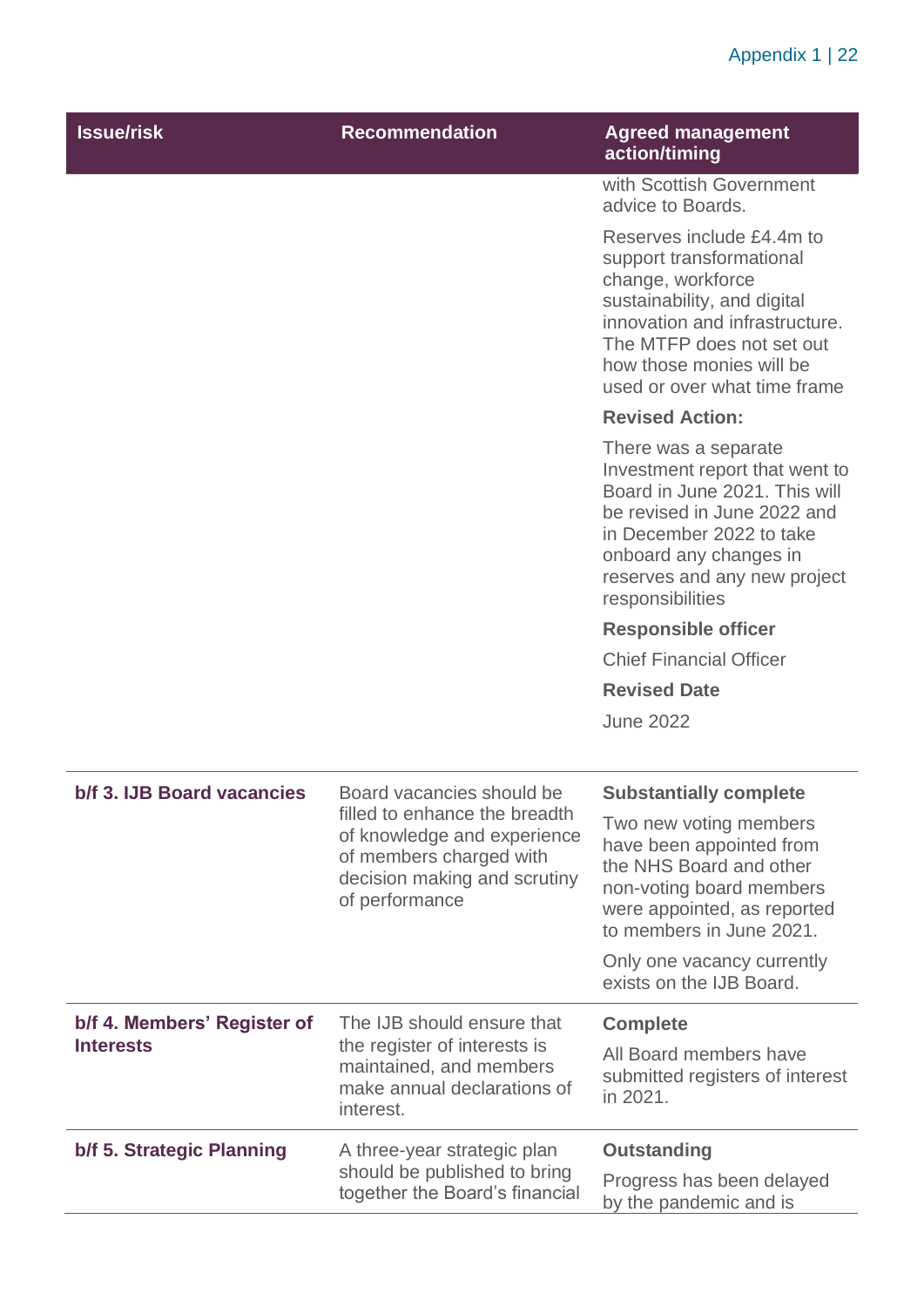| <b>Issue/risk</b>           | <b>Recommendation</b>                                                                                                        | <b>Agreed management</b><br>action/timing                                                                                                                                                                                                                                                                                                    |
|-----------------------------|------------------------------------------------------------------------------------------------------------------------------|----------------------------------------------------------------------------------------------------------------------------------------------------------------------------------------------------------------------------------------------------------------------------------------------------------------------------------------------|
|                             | plans, workforce plans and<br>service redesign priorities.                                                                   | expected to slip further due to<br>winter pressures.                                                                                                                                                                                                                                                                                         |
|                             |                                                                                                                              | <b>Revised Action:</b>                                                                                                                                                                                                                                                                                                                       |
|                             |                                                                                                                              | As NHS will still be on<br>emergency footing until at<br>least 31 March 2022 and<br><b>Health and Social Care will</b><br>be dealing with a forecast<br>worst winter on record with<br>regards to pressures on the<br>system it is unlikely that full<br>transformational plans will be<br>drawn up before the end of<br><b>Summer 2022.</b> |
|                             |                                                                                                                              | <b>Responsible officer</b>                                                                                                                                                                                                                                                                                                                   |
|                             |                                                                                                                              | <b>Chief Officer</b>                                                                                                                                                                                                                                                                                                                         |
|                             |                                                                                                                              | <b>Revised Date</b>                                                                                                                                                                                                                                                                                                                          |
|                             |                                                                                                                              | 30 September 2022                                                                                                                                                                                                                                                                                                                            |
| b/f 6. Workforce challenges | Publication of an integrated<br>workforce plan should be a<br>priority for the IJB to address<br>acute workforce challenges. | <b>Outstanding</b>                                                                                                                                                                                                                                                                                                                           |
|                             |                                                                                                                              | The IJB do not expect this to<br>be undertaken by the 31<br>March 2022 deadline but<br>anticipate that the Scottish<br>Government will again extend<br>the deadline.                                                                                                                                                                         |
|                             |                                                                                                                              | <b>Revised Action:</b>                                                                                                                                                                                                                                                                                                                       |
|                             |                                                                                                                              | The workforce plan alone will<br>not address the depopulation<br>of the islands together with a<br>sizable increase in the over<br>65s with a marked decrease<br>in the workforce population.                                                                                                                                                |
|                             |                                                                                                                              | Due to the Pandemic certain<br>groups investigating the<br>change in population<br>demographics have not met.                                                                                                                                                                                                                                |
|                             |                                                                                                                              | <b>Health and Social Care alone</b><br>cannot tackle the enormity of<br>the above issues. Regular<br>workforce and population<br>data are taken to the Board.<br>The Chief Officer and Chief                                                                                                                                                 |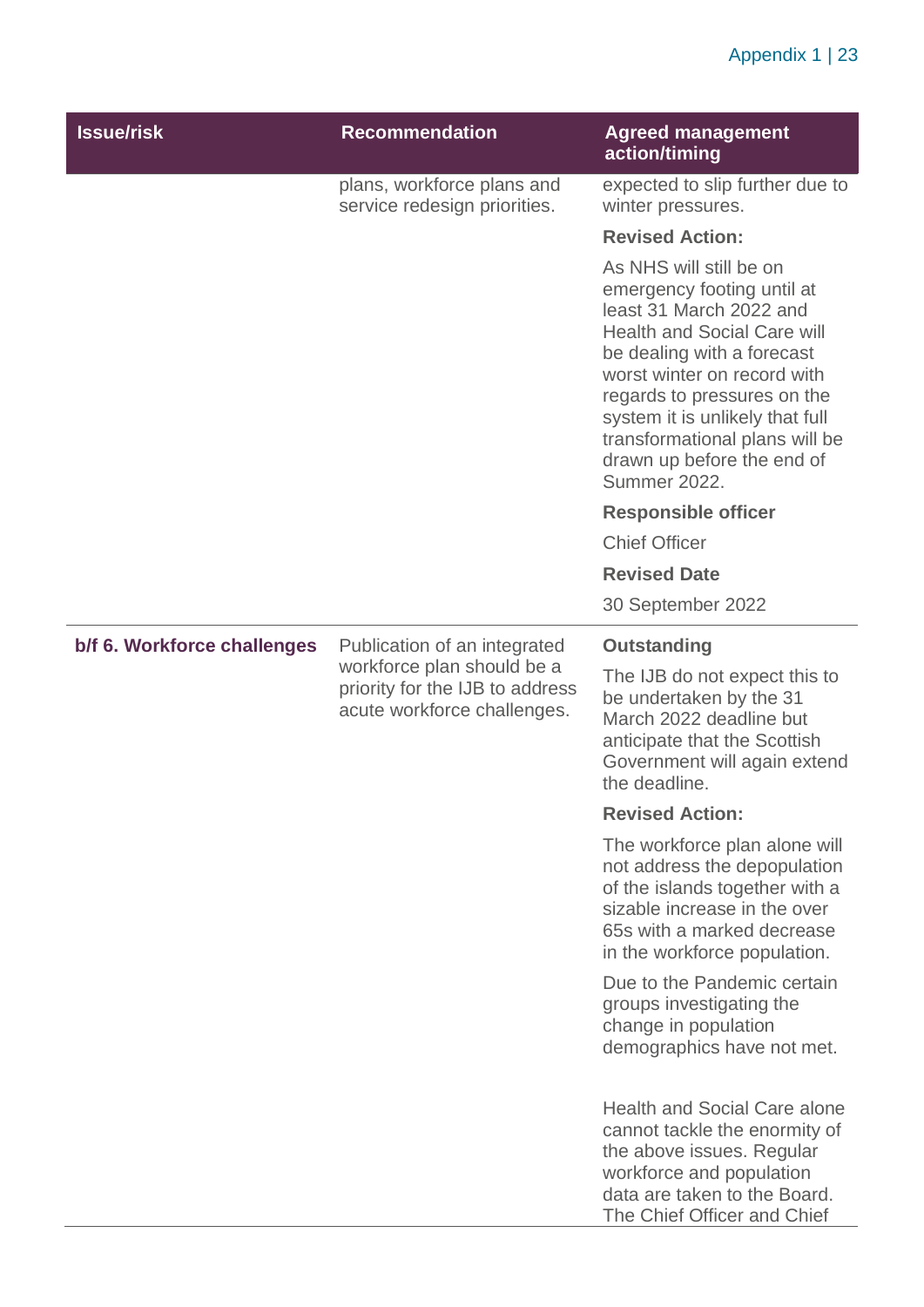| <b>Issue/risk</b>   | <b>Recommendation</b>                                                                                          | <b>Agreed management</b><br>action/timing                                                                                                                                                                                                                                                                                                                                                                                                                                                                                                                                                                                           |
|---------------------|----------------------------------------------------------------------------------------------------------------|-------------------------------------------------------------------------------------------------------------------------------------------------------------------------------------------------------------------------------------------------------------------------------------------------------------------------------------------------------------------------------------------------------------------------------------------------------------------------------------------------------------------------------------------------------------------------------------------------------------------------------------|
|                     |                                                                                                                | Financial Officer will do a<br>presentation to the CPP in<br>early 2022 to engage with all<br>stakeholders across the<br>island. The Chief Officer<br>together with Human<br>Resources Support will also<br>be working on a formal<br>workforce plan. However, the<br><b>Health and Social Care</b><br>Partnership are aware of the<br>staffing requirements but are<br>facing extreme problems in<br>recruiting due to the reducing<br>population of the islands<br>which means although we<br>can bring in new methods of<br>recruitment this will not really<br>improve workforce issues<br>faced.<br><b>Responsible officer</b> |
|                     |                                                                                                                | <b>Chief Officer</b>                                                                                                                                                                                                                                                                                                                                                                                                                                                                                                                                                                                                                |
|                     |                                                                                                                | <b>Revised Date</b>                                                                                                                                                                                                                                                                                                                                                                                                                                                                                                                                                                                                                 |
|                     |                                                                                                                | <b>June 2022</b>                                                                                                                                                                                                                                                                                                                                                                                                                                                                                                                                                                                                                    |
| b/f 7. Transparency | Further progress is required                                                                                   | <b>Partially Complete</b>                                                                                                                                                                                                                                                                                                                                                                                                                                                                                                                                                                                                           |
|                     | to publish committee papers<br>and minutes and to make key<br>documents available on the<br><b>IJB</b> website | Board papers and minutes<br>are now up to date for both<br>the IJB Board and the IJB<br>Audit Committee.                                                                                                                                                                                                                                                                                                                                                                                                                                                                                                                            |
|                     |                                                                                                                | Key documents remain out of<br>date on the IJB website.                                                                                                                                                                                                                                                                                                                                                                                                                                                                                                                                                                             |
|                     |                                                                                                                | <b>Revised Action:</b>                                                                                                                                                                                                                                                                                                                                                                                                                                                                                                                                                                                                              |
|                     |                                                                                                                | The present website is not fit<br>for purpose and the<br>Managers will be aiming to<br>contract a web designer to<br>make a new site fit for<br>purpose for the IJB                                                                                                                                                                                                                                                                                                                                                                                                                                                                 |
|                     |                                                                                                                | <b>Responsible officer</b>                                                                                                                                                                                                                                                                                                                                                                                                                                                                                                                                                                                                          |
|                     |                                                                                                                | <b>Business Manager/Chief</b><br><b>Officer</b>                                                                                                                                                                                                                                                                                                                                                                                                                                                                                                                                                                                     |
|                     |                                                                                                                | <b>Revised Date</b>                                                                                                                                                                                                                                                                                                                                                                                                                                                                                                                                                                                                                 |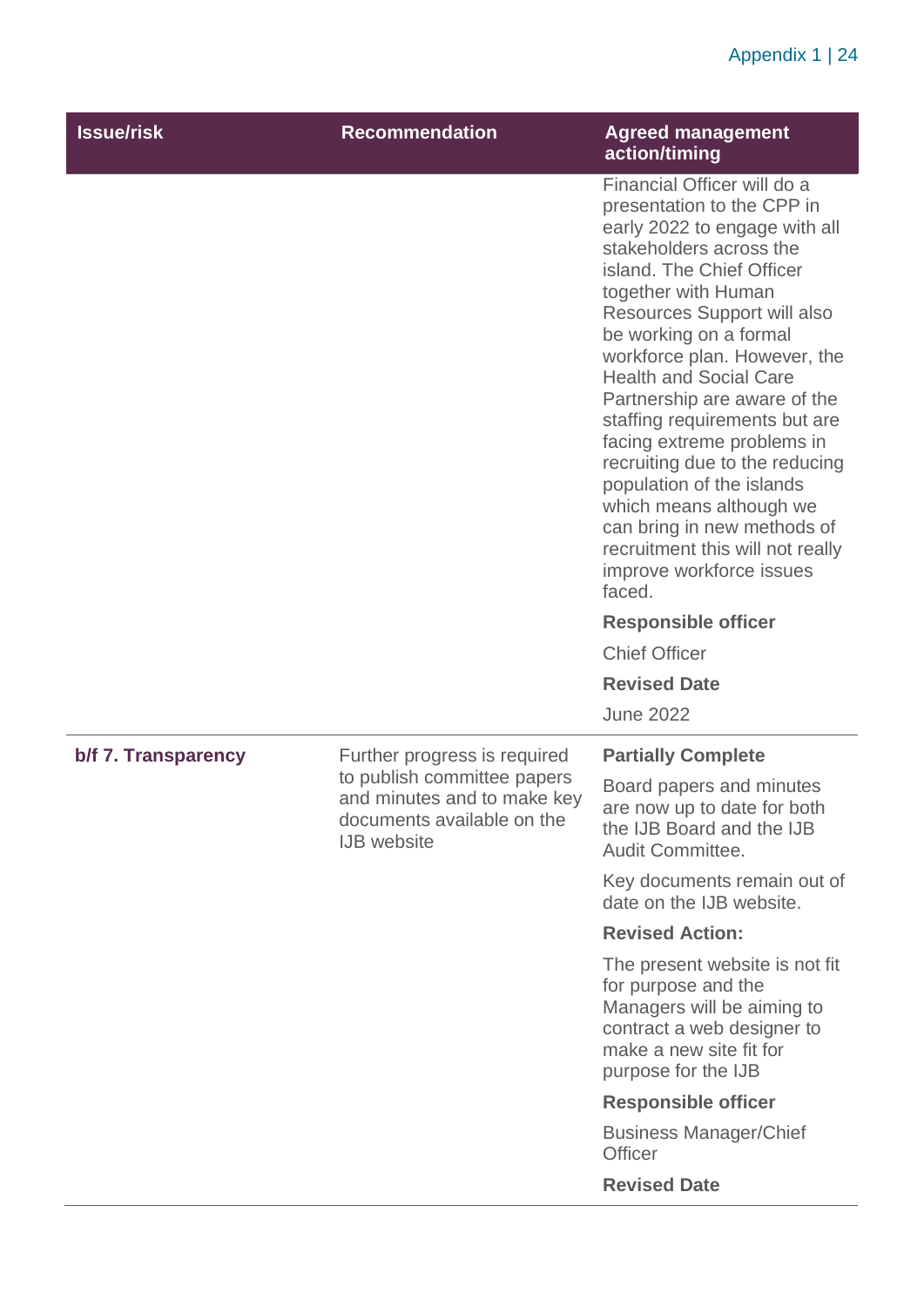| <b>Issue/risk</b>                                                                                                                                     | <b>Recommendation</b>                                                                                          | <b>Agreed management</b><br>action/timing                                              |
|-------------------------------------------------------------------------------------------------------------------------------------------------------|----------------------------------------------------------------------------------------------------------------|----------------------------------------------------------------------------------------|
|                                                                                                                                                       |                                                                                                                | December 2022                                                                          |
| b/f 8. Risk Management                                                                                                                                | A refreshed Risk                                                                                               | <b>Outstanding</b>                                                                     |
|                                                                                                                                                       | Management Strategy and<br>Policy should be approved to<br>ensure that the Board's<br>arrangements effectively | The Risk management<br>Strategy and Policy has not<br>been updated in 2021.            |
|                                                                                                                                                       | manage risks to achieving its                                                                                  | <b>Revised Action:</b>                                                                 |
|                                                                                                                                                       | objectives. This should<br>include unifying the risk<br>register and forming a<br>strategic risk management    | The Risk management<br>Strategy and Policy will be<br>updated by end of Spring<br>2022 |
|                                                                                                                                                       | group.                                                                                                         | <b>Responsible officer</b>                                                             |
|                                                                                                                                                       |                                                                                                                | <b>Chief Officer</b>                                                                   |
|                                                                                                                                                       |                                                                                                                | <b>Revised Date</b>                                                                    |
|                                                                                                                                                       |                                                                                                                | <b>June 2022</b>                                                                       |
| b/f 9. Best Value self-<br>An annual Best Value self-<br>assessment should be<br>assessment<br>undertaken and approved by<br>the IJB Audit committee. |                                                                                                                | <b>Outstanding</b>                                                                     |
|                                                                                                                                                       | No best value self-<br>assessment was undertaken<br>in 2021. This is now expected<br>to be completed in 2022.  |                                                                                        |
|                                                                                                                                                       |                                                                                                                | <b>Revised Action:</b>                                                                 |
|                                                                                                                                                       |                                                                                                                | The Chief Officer will start the<br>best value self-assessment in<br>June 22           |
|                                                                                                                                                       |                                                                                                                | <b>Responsible officer</b>                                                             |
|                                                                                                                                                       |                                                                                                                | <b>Chief Officer</b>                                                                   |
|                                                                                                                                                       |                                                                                                                | <b>Revised Date</b>                                                                    |
|                                                                                                                                                       |                                                                                                                | 30 September 2022                                                                      |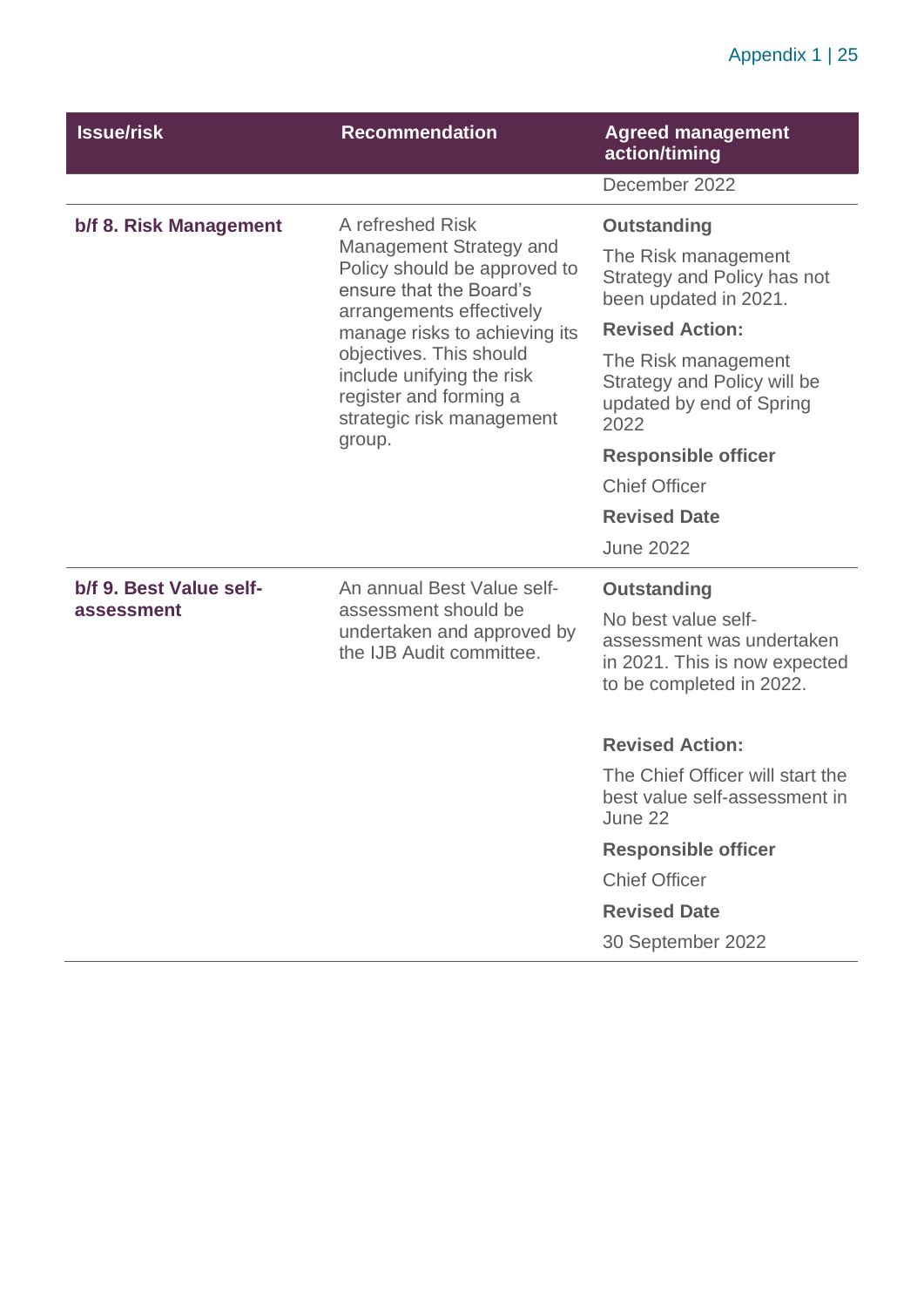## <span id="page-25-0"></span>**Appendix 2**

Significant audit risks identified during planning

The table below sets out the audit risks we identified during our planning of the audit and how we addressed each risk in arriving at our conclusion. The risks are categorised between those where there is a risk of material misstatement in the annual report and accounts and those relating our wider responsibility under the Code of Audit Practice.

#### **Risks of material misstatement in the financial statements**

| <b>Audit risk</b>                                                                                                                                                                                                                              | <b>Assurance procedure</b>                                                                                                                                                                                      | <b>Results and conclusions</b>                                                                                                                                                           |
|------------------------------------------------------------------------------------------------------------------------------------------------------------------------------------------------------------------------------------------------|-----------------------------------------------------------------------------------------------------------------------------------------------------------------------------------------------------------------|------------------------------------------------------------------------------------------------------------------------------------------------------------------------------------------|
| 1. Risk of material<br>misstatement due to fraud<br>caused by management<br>override of controls                                                                                                                                               | Agreement of balances and<br>transactions to Comhairle<br>Nan Eilean Siar and NHS<br>Western Isles financial<br>reports / ledger /                                                                              | <b>Results:</b><br>Balances and transactions in<br>the parent body ledgers were<br>consistent with IJB audited                                                                           |
| International Auditing<br>Standards require that audits<br>are planned to consider the<br>risk of material misstatement<br>in the financial statements<br>caused by fraud, which is<br>presumed to be a significant<br>risk in any audit. This | correspondence.<br>Service auditor assurances<br>will be obtained from the<br>auditors of Comhairle Nan<br><b>Eilean Siar and NHS Western</b><br>Isles. These may be affected<br>by audit timetables, which are | accounts.<br>Service auditor assurances<br>were obtained for both parent<br>bodies and agree to the year-<br>end position reported in the<br>audited accounts.<br>Year-end journals were |
| includes the risk of fraud due<br>to the management override<br>of controls.                                                                                                                                                                   | yet to be agreed with the<br>partners.                                                                                                                                                                          | reviewed in each partner<br>audit.                                                                                                                                                       |
|                                                                                                                                                                                                                                                | Review of year-end<br>adjustments and journals.                                                                                                                                                                 | <b>Conclusion: Audit work</b><br>found no evidence of                                                                                                                                    |
|                                                                                                                                                                                                                                                | On-going review of financial<br>position.                                                                                                                                                                       | management override of<br>controls in the preparation of<br>IID oppunt poopunto                                                                                                          |

#### **Risks identified from the auditor's wider responsibility under the Code of Audit Practice**

| <b>Audit risk</b>                                                                                                                                                                                     | <b>Assurance procedure</b>                                                                                    | <b>Results and conclusions</b>                                                                                                                                  |
|-------------------------------------------------------------------------------------------------------------------------------------------------------------------------------------------------------|---------------------------------------------------------------------------------------------------------------|-----------------------------------------------------------------------------------------------------------------------------------------------------------------|
| 2. Financial Sustainability -<br><b>Medium term Financial</b><br><b>Planning</b><br><b>Audit Scotland's Local</b><br>Government in Scotland<br>Financial Overview 2019/20<br>has highlighted that the | Review the updated medium-<br>term financial strategy.<br>Consider the robustness of<br>future savings plans. | <b>Results:</b><br>The IJB projects a cumulative<br>deficit of up to £6.6 million by<br>2023/24 in the absence of<br>increased funding or<br>recurring savings. |

IJB annual accounts.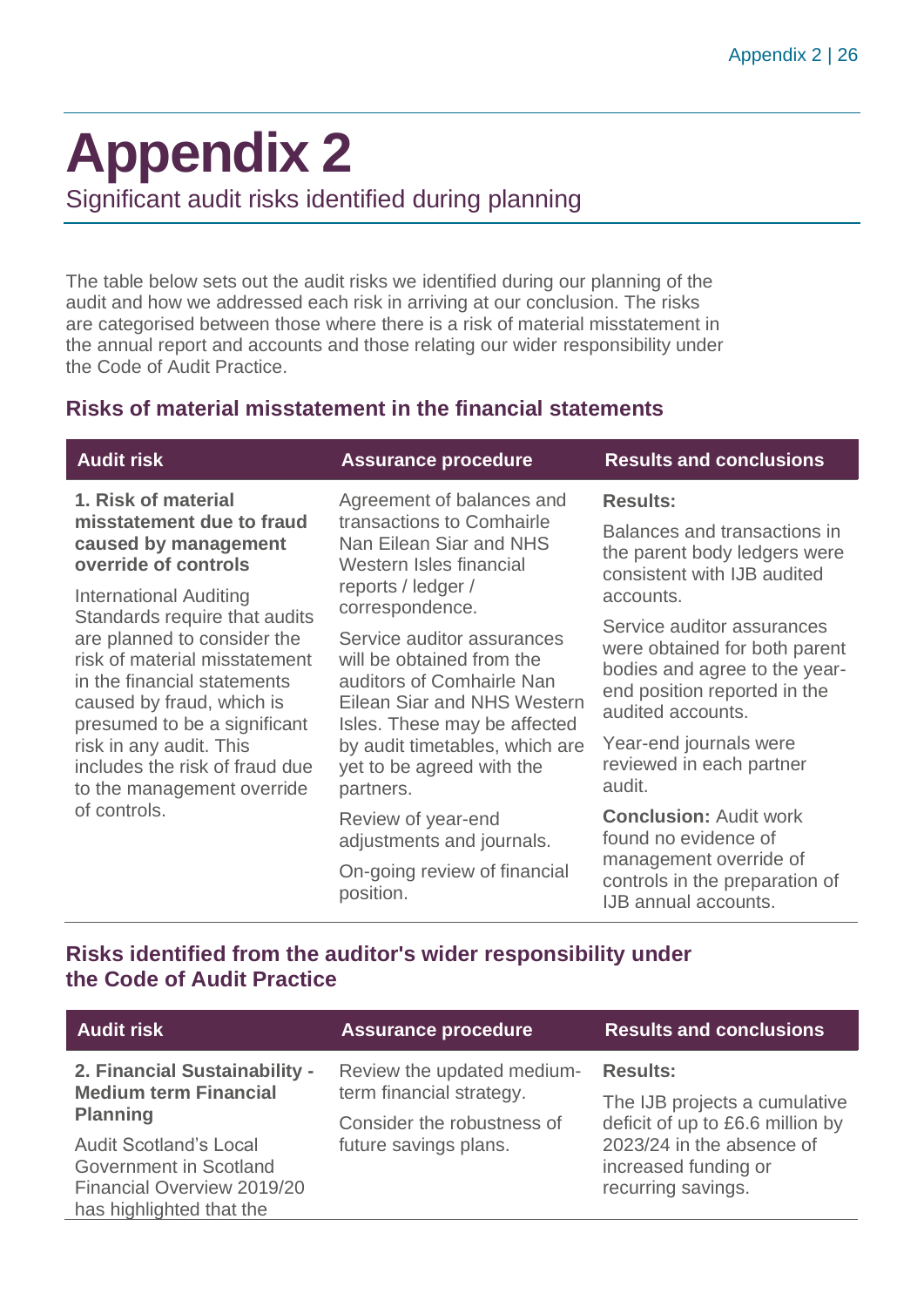| <b>Audit risk</b>                                                                                                                                                                                                       | <b>Assurance procedure</b>                                                                                                                                            | <b>Results and conclusions</b>                                                                                                                                                                                                                 |
|-------------------------------------------------------------------------------------------------------------------------------------------------------------------------------------------------------------------------|-----------------------------------------------------------------------------------------------------------------------------------------------------------------------|------------------------------------------------------------------------------------------------------------------------------------------------------------------------------------------------------------------------------------------------|
| impacts of COVID-19 could<br>be significant and that<br>medium-term financial plans<br>will need to be revised to<br>reflect this.<br>The medium-term financial<br>plan agreed by the IJB in<br>March 2020 will require | Consider the 2021/22 budget<br>and plans to address any<br>funding gap.<br>Monitor the IJB's<br>achievement of planned<br>transformation and cost<br>saving projects. | The Financial Efficiency Plan<br>is the Board's main response<br>to bridging planned deficits<br>but is highly reliant on non-<br>recurring savings. This helps<br>the Board balance its books<br>in the short term but is not<br>sustainable. |
| revision to account for the<br>scale of the financial<br>challenge posed by COVID-<br>19.<br>In addition, the proposed<br>savings may not be achieved                                                                   |                                                                                                                                                                       | The Medium-term Financial<br>Plan does not include Covid<br>related expenditure. This is<br>because budgets assume<br>that covid costs will be<br>reimbursed in full.                                                                          |
| in their entirety as some<br>identified savings have been<br>identified as high-risk<br>savings.                                                                                                                        |                                                                                                                                                                       | The Board recognises there<br>are likely to be cost<br>implications from the longer-<br>term impacts of Covid on<br>mental health.                                                                                                             |
| The IJB budget setting<br>process will require to<br>consider and look to address<br>any anticipated funding gaps<br>for future years.                                                                                  |                                                                                                                                                                       | <b>Conclusion: Medium term</b><br>financial planning is<br>reasonable. However, there<br>is some risk that future Covid<br>costs will not be fully                                                                                             |
| There is a risk that financial<br>plans do not take account of<br>the significant impact of<br>COVID-19 on financial                                                                                                    |                                                                                                                                                                       | reimbursed and place<br>additional pressure on IJB<br>finances.                                                                                                                                                                                |
| sustainability and that the IJB<br>does not generate the<br>savings required to ensure<br>services provided are                                                                                                         |                                                                                                                                                                       | Strategic planning will be key<br>in identifying how services<br>can be delivered within<br>available budgets.                                                                                                                                 |
| financially sustainable.                                                                                                                                                                                                |                                                                                                                                                                       | See recommendation b/f 5<br>above.                                                                                                                                                                                                             |
| 3 Financial Management -<br><b>Impact of Covid-19</b>                                                                                                                                                                   | Establish the funding and<br>cost impacts of COVID-19 on                                                                                                              | Total funding to the IJB rose<br>from £64 million to £70 million                                                                                                                                                                               |
| The IJB set a balanced<br>budget for 2020/21 and per<br>the February financial                                                                                                                                          | 2020/21 outturn.<br>Consider areas of overspend<br>in 2020/21 to identify the<br>underlying reasons and<br>management actions to<br>address these.                    | during 2020/21. £3.2 million<br>of Covid-19 funding was<br>added to the initial budget.                                                                                                                                                        |
| monitoring update, the IJB<br>were projecting an overspend<br>of $£0.1m$ .                                                                                                                                              |                                                                                                                                                                       | Of £3.2 million Covid funding,<br>£2.2 million was for<br>Comhairle delegated                                                                                                                                                                  |
| However, late COVID-19<br>funding that the Board will be                                                                                                                                                                | Review financial monitoring<br>reports.                                                                                                                               | functions and £1.0 million for<br><b>NHS</b> services.                                                                                                                                                                                         |
| unable to spend in-year may<br>mean that the Board break-                                                                                                                                                               |                                                                                                                                                                       | Covid related expenditure in<br>the year amounted to £2.4<br>million with the remaining                                                                                                                                                        |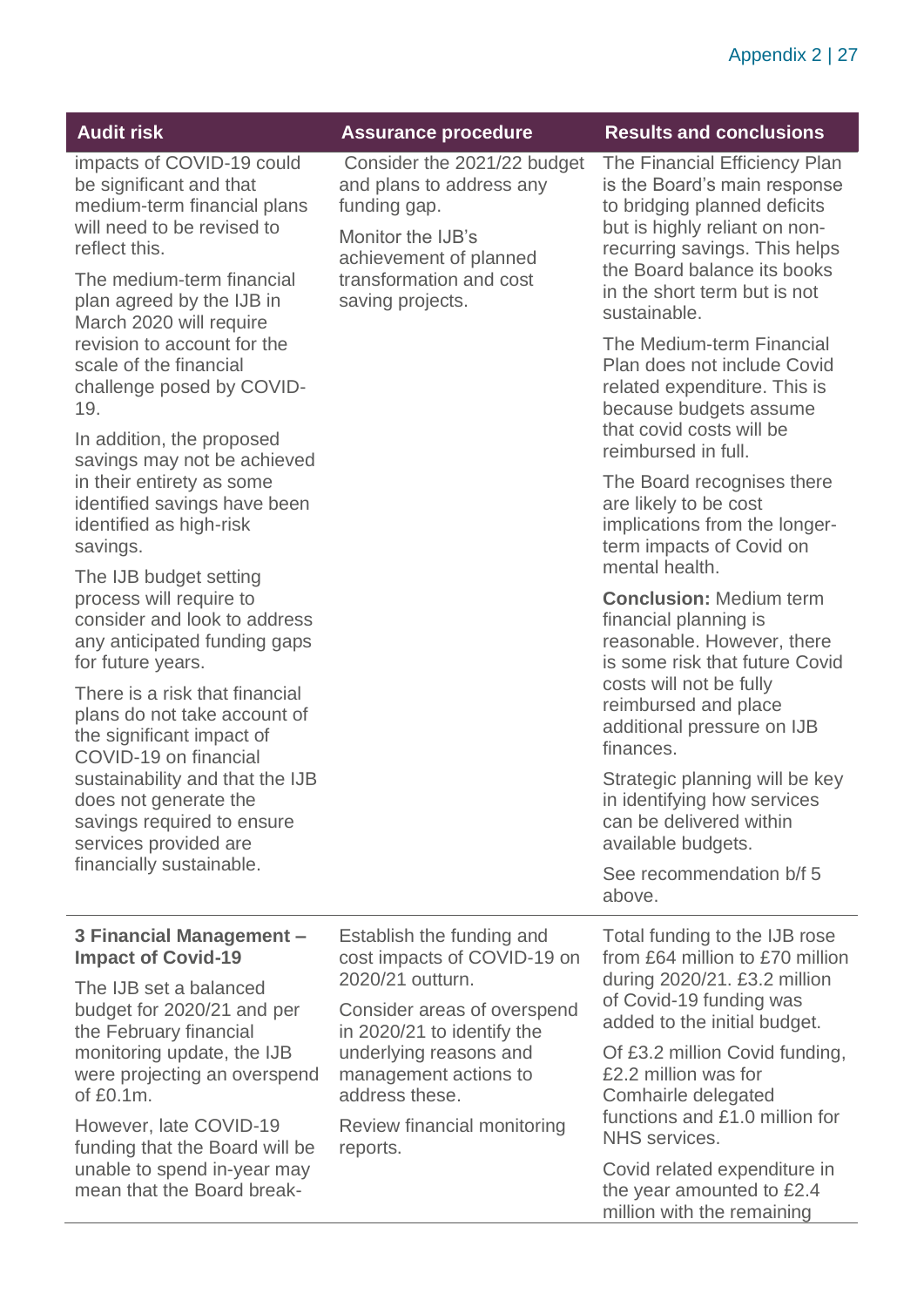| <b>Audit risk</b>                                                                                                                                                             | <b>Assurance procedure</b>                                                                                           | <b>Results and conclusions</b>                                                                                                                                                                                                                                                                                                                                                                             |
|-------------------------------------------------------------------------------------------------------------------------------------------------------------------------------|----------------------------------------------------------------------------------------------------------------------|------------------------------------------------------------------------------------------------------------------------------------------------------------------------------------------------------------------------------------------------------------------------------------------------------------------------------------------------------------------------------------------------------------|
| even or report a year end<br>surplus.                                                                                                                                         |                                                                                                                      | £0.8 million held as<br>earmarked reserves at year<br>end.                                                                                                                                                                                                                                                                                                                                                 |
| In addition, the delivery of<br>planned savings has been<br>impacted by the disruption to<br>operations caused by<br>COVID-19.                                                |                                                                                                                      | The single largest cost of the<br>pandemic to the IJB was in<br>employing temporary staff.                                                                                                                                                                                                                                                                                                                 |
| There is a risk that areas of<br>recurrent overspend are<br>masked by additional funding<br>received in response to the<br>pandemic.                                          |                                                                                                                      | The content of the budget<br>monitoring reports was<br>updated to reflect the<br>financial impact of Covid 19.<br>An additional Covid funding<br>and expenditure section<br>highlighted additional income<br>received and expenditure<br>incurred as a result of Covid<br>19. This assisted board<br>members understanding of<br>how Covid 19 impacted on<br>the overall financial position<br>of the IJB. |
|                                                                                                                                                                               |                                                                                                                      | <b>Conclusion:</b> The impact of<br>Covid-19 was clearly reported<br>to the Board in financial<br>reports                                                                                                                                                                                                                                                                                                  |
| 4. Governance and<br>Transparency - 19/20 Audit<br>recommendations                                                                                                            | Assess progress in delivering<br>a revised Integration Scheme<br>in accordance with revised                          | Reviewed progress on each<br>of these areas as part of our<br>audit                                                                                                                                                                                                                                                                                                                                        |
| We reported a number of<br>significant governance issues<br>in our 2019/20 Annual Audit<br>Report.                                                                            | timescales.<br>Establish whether a Best<br>value self-assessment has<br>been undertaken to                           | <b>Conclusion: Limited</b><br>progress was made on prior<br>year recommendations as the<br><b>IJB prioritised Covid-19</b>                                                                                                                                                                                                                                                                                 |
| •A number of Board<br>vacancies exist and although<br>progress is being made to                                                                                               | demonstrate areas of good<br>practice and identify areas for<br>improvement.                                         | recovery                                                                                                                                                                                                                                                                                                                                                                                                   |
| appoint representatives to the<br>IJB Board, there is a risk of a<br>lack of independent oversight<br>and constructive challenge on<br>Board matters.                         | Assess the Board's progress<br>in delivering a longer-term<br><b>Strategic Plan and Risk</b><br>Management Strategy. |                                                                                                                                                                                                                                                                                                                                                                                                            |
| •Strategic planning has<br>stalled in the absence of a<br>Chief Officer for much of<br>2020 and a planned refresh<br>of the Risk Management<br><b>Strategy and Best Value</b> | Assess progress in filling<br>Board vacancies.                                                                       |                                                                                                                                                                                                                                                                                                                                                                                                            |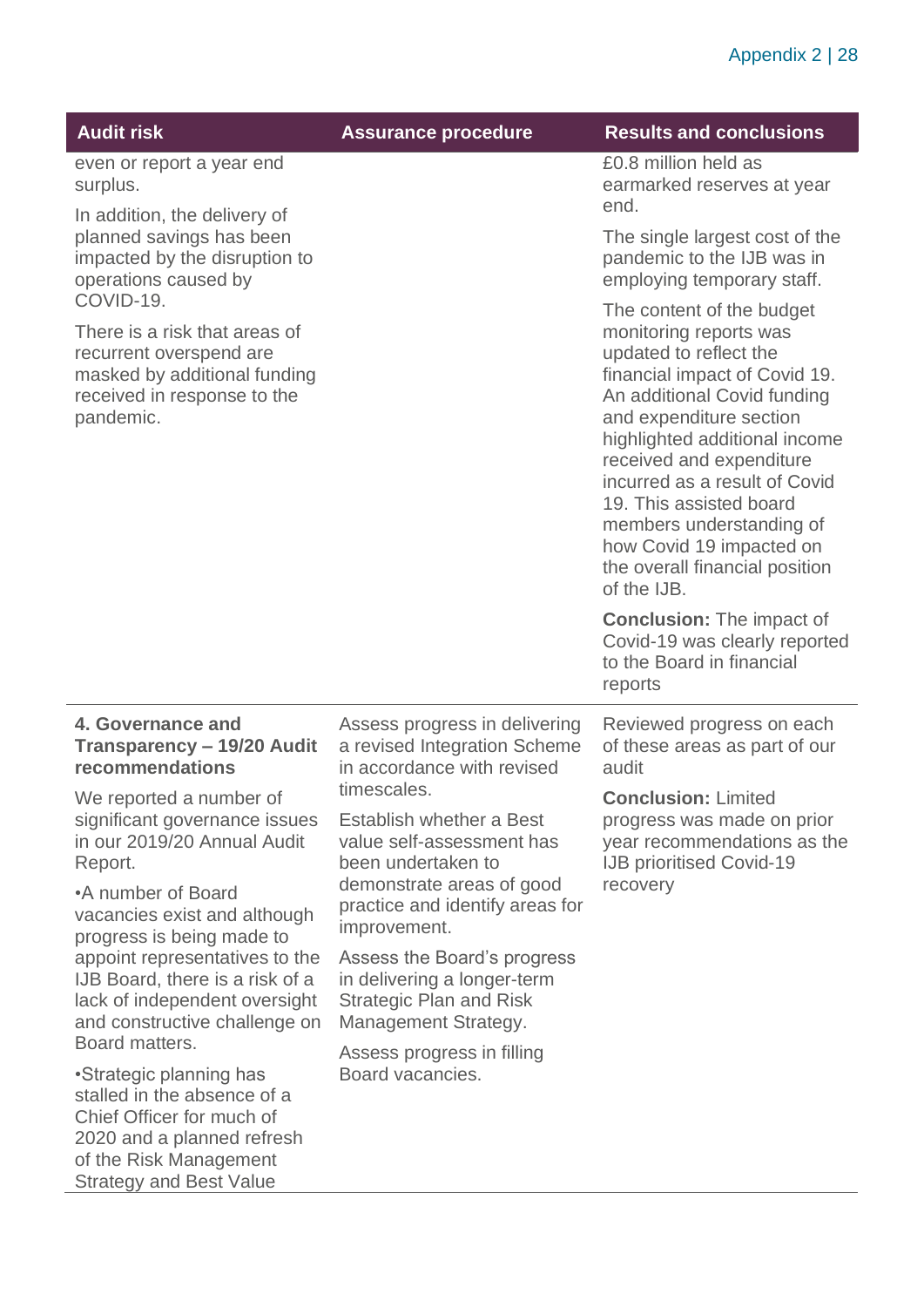| <b>Audit risk</b>                                                                                                                                                                     | <b>Assurance procedure</b> | <b>Results and conclusions</b> |
|---------------------------------------------------------------------------------------------------------------------------------------------------------------------------------------|----------------------------|--------------------------------|
| annual self-assessment were<br>not completed.                                                                                                                                         |                            |                                |
| •Plans to implement an<br>integrated workforce plan<br>have yet to be progressed,<br>and a revised Integration<br>Scheme has also been<br>delayed by the COVID-19<br>global pandemic. |                            |                                |
| There is a risk that<br>governance arrangements<br>are inadequate and that<br>these are not addressed in<br>2020/21.                                                                  |                            |                                |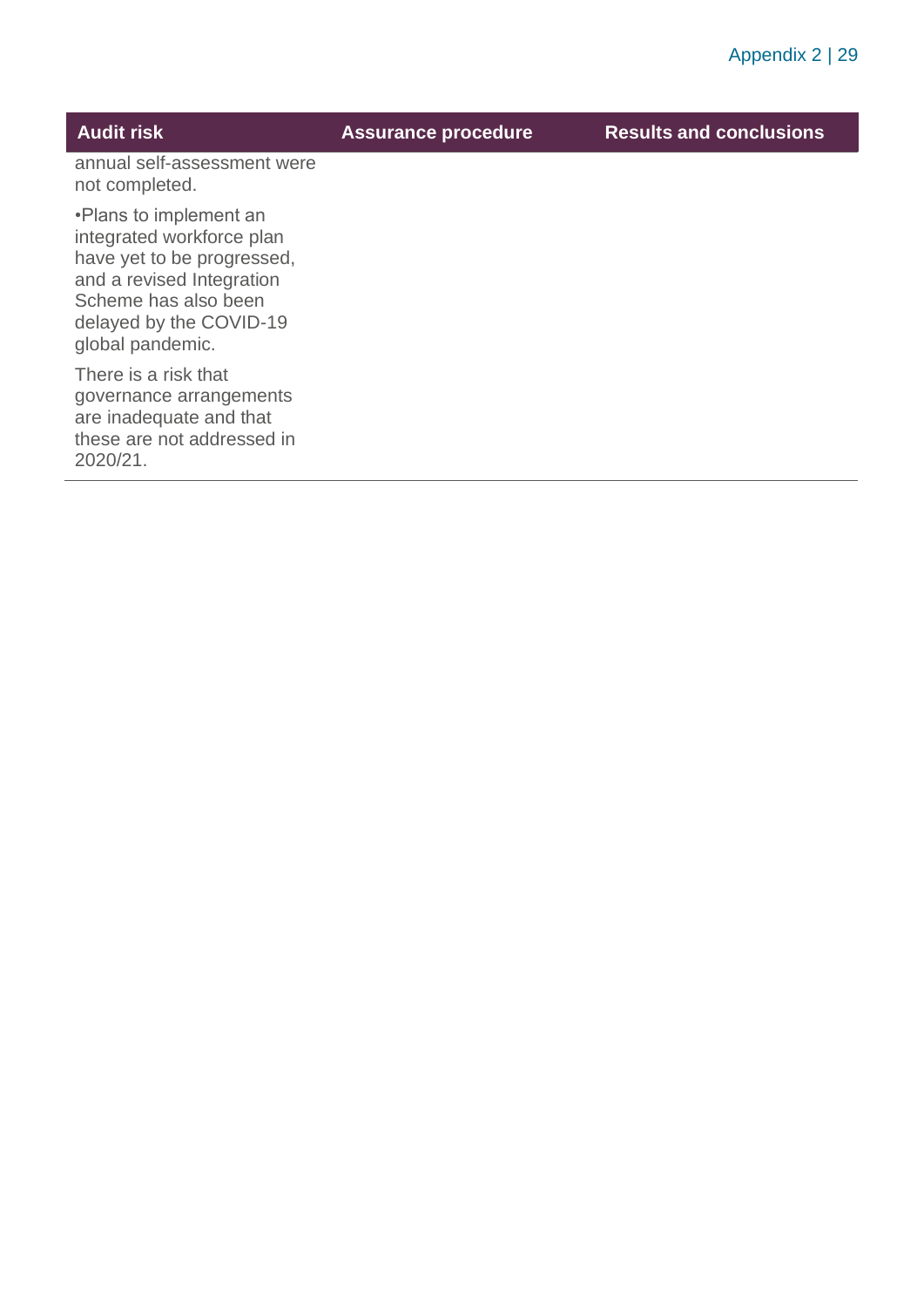### <span id="page-29-0"></span>**Appendix 3**

Summary of national performance reports 2020/21

April [Affordable housing](https://www.audit-scotland.gov.uk/report/affordable-housing)

**June** [Highlands and Islands Enterprise: Management of Cairngorm mountain and](https://www.audit-scotland.gov.uk/report/highlands-and-islands-enterprise-management-of-cairngorm-mountain-and-funicular-railway)  [funicular railway](https://www.audit-scotland.gov.uk/report/highlands-and-islands-enterprise-management-of-cairngorm-mountain-and-funicular-railway)

[Local government in Scotland Overview 2020](https://www.audit-scotland.gov.uk/report/local-government-in-scotland-overview-2020)

July [The National Fraud Initiative in Scotland 2018/19](https://www.audit-scotland.gov.uk/report/the-national-fraud-initiative-in-scotland-201819)

**January** [Digital progress in local government](https://www.audit-scotland.gov.uk/report/digital-progress-in-local-government) [Local government in Scotland: Financial overview 2019/20](https://www.audit-scotland.gov.uk/report/local-government-in-scotland-financial-overview-201920)

February [NHS in Scotland 2020](https://www.audit-scotland.gov.uk/report/nhs-in-scotland-2020)

March [Improving outcomes for young people through school education](https://www.audit-scotland.gov.uk/report/improving-outcomes-for-young-people-through-school-education)